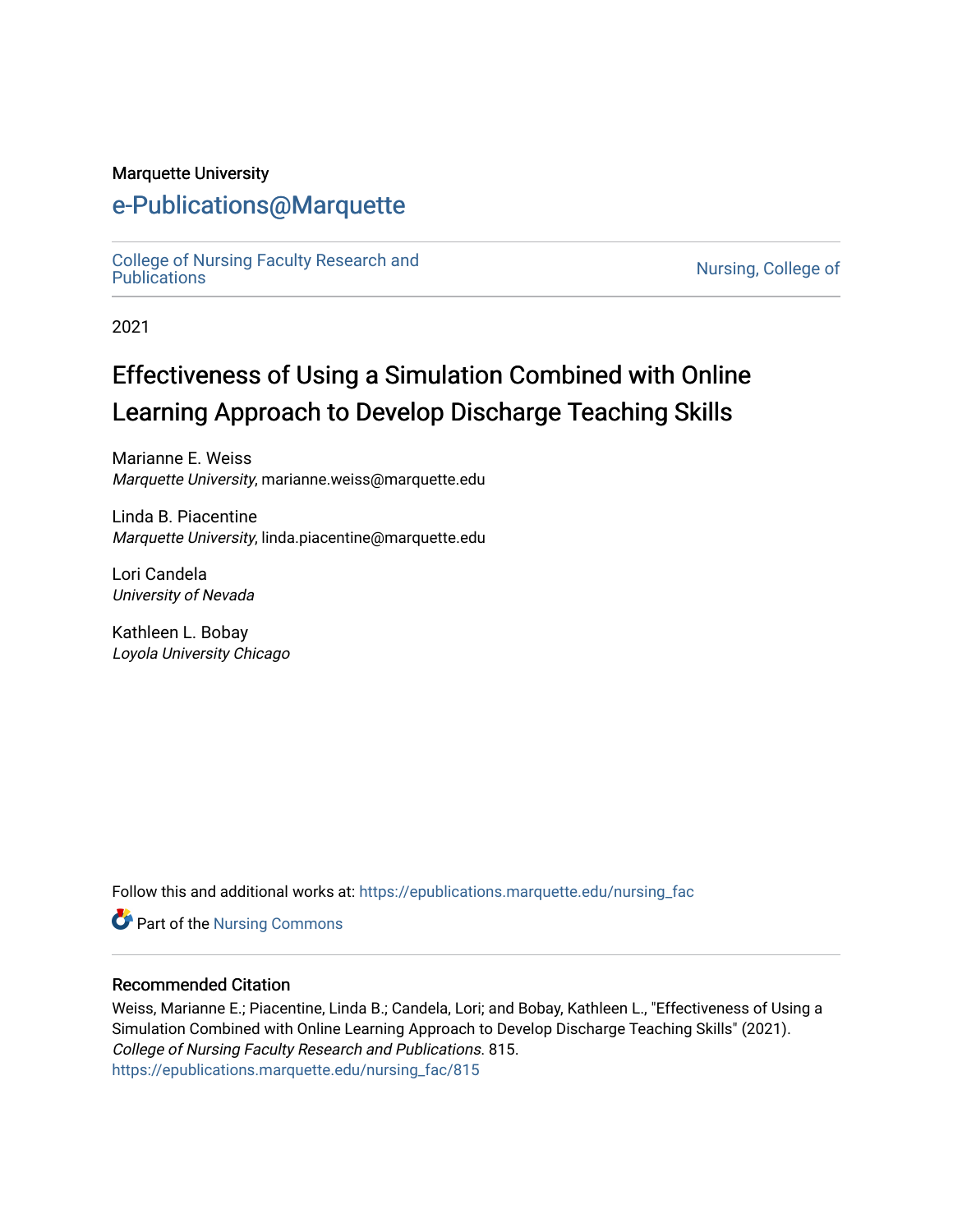**Marquette University**

# **e-Publications@Marquette**

## *Nursing Faculty Research and Publications/College of Nursing*

*This paper is NOT THE PUBLISHED VERSION;* **but the author's final, peer-reviewed manuscript.** The published version may be accessed by following the link in the citation below.

*Nurse Education in Practice*, In Press (March 12, 2021): 103024. [DOI.](https://doi.org/10.1016/j.nepr.2021.103024) This article is © Elsevier and permission has been granted for this version to appear in [e-Publications@Marquette.](http://epublications.marquette.edu/) Elsevier does not grant permission for this article to be further copied/distributed or hosted elsewhere without express permission from Elsevier.

# Effectiveness of Using A Simulation Combined with Online Learning Approach to Develop Discharge Teaching Skills

Marianne E. Weiss College of Nursing, Marquette University, Milwaukee, WI Linda B. Piacentine College of Nursing, Marquette University, Milwaukee, WI Lori Candela School of Nursing, University of Nevada Las Vegas, Las Vegas, NV Kathleen L. Bobay Marcella Niehoff School of Nursing, Loyola University Chicago, Maywood, IL

Abstract

Background Despite evidence of the impact of discharge teaching on patient outcomes, nursing students are poorly prepared in the pedagogical skills necessary for their role as patient and family educators in clinical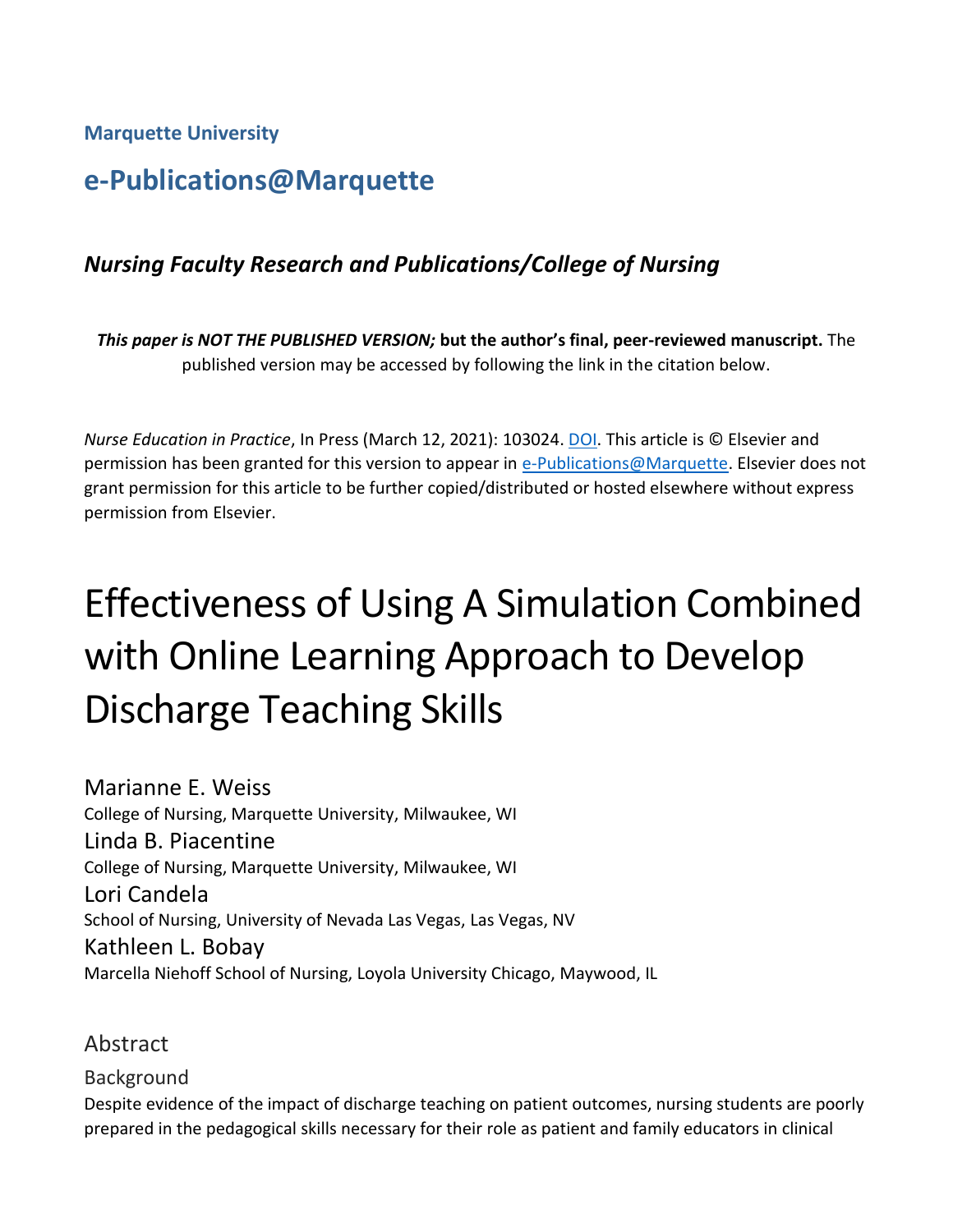practice. This study evaluated the effectiveness of simulation combined with online learning to improve nursing students' discharge teaching skills.

#### Methods

The module included simulations before and after an online module on patient/family teaching for hospital discharge. Evaluation measures were student and independent rater evaluations using the Quality of Discharge Teaching Scale- Evaluation form (QDTS-E).

#### Results

Students (n=153) improved their performance on both content and delivery subscales of the QDTS-E by 20% (student self-evaluations) and 18% (independent raters). However, correlations between student and rater scores were low (r=.08-.22)

#### **Conclusion**

Use of simulation with online learning in a discharge teaching module can help students build patient education skills to improve post-discharge patient outcomes, contributing to national health priorities to reduce hospital readmissions. With further refinement and testing, the learning module and QDTS-E evaluation form may also be useful for evaluation and continuing education of clinical nursing staff..

# **Introduction**

Learning how to teach patients is a core component of nursing education (Richard et al., 2018). This learning begins early in the nursing education curriculum, often in the form of communication concepts (AACN BSN Essentials, 2008). Preparing to teach patients requires learning about relevant diagnosis-related content and expanding communication skills to include specific teaching principles. Nursing students are introduced to various teaching-learning principles through didactic and interactive experiences in classrooms, online learning modules and /or clinical laboratory experiences (Hagler & Morris, 2017). Application may not be contiguous with learning the theoretical principles, sometimes occurring one or more semesters later in the curriculum (Ivarsson & Gunilla, 2009) and often associated with specific clinical content. Students may have few opportunities in their clinical learning settings to observe and gain experience with patient education and specifically with teaching in preparation for the return home after hospital discharge (Richard et al., 2018). Limited exposure to pedagogical principles and opportunities for application while in school leads to nurses in practice who are less prepared to effectively educate patients about patient self-management (Friberg et al., 2012; Kaariainen & Kyngas, 2010).

Teaching about self-care management after discharge home is a key aspect of discharge preparation and is primarily a nursing responsibility (XXX, 2015). Interventions to promote patient's skills and abilities to self-manage their treatments and medications and engage in health-promoting behaviors typically include structured patient education (Braet, Weltens, & Seamans, 2016). The effect of these discharge interventions in contributing to avoidance of adverse outcomes that lead to hospital readmission has been widely tested (Braet et al., 2016, Leppin et al., 2014; Naylor et al., 2011; Ruppar et al., 2016).

As a United States (US)-based research team with dual roles as nursing faculty and health services researchers, we were motivated to link together our program of research on discharge preparation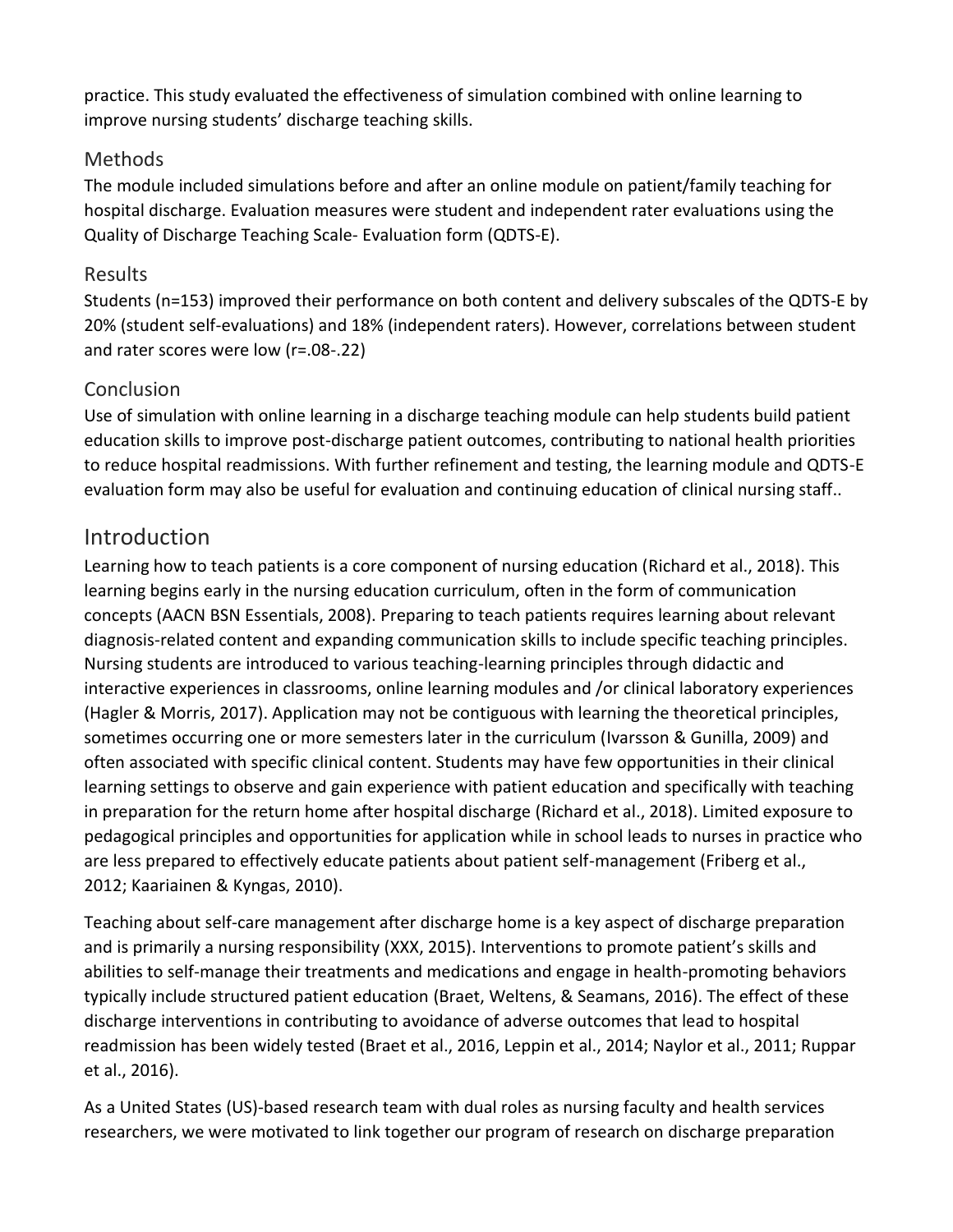with our teaching responsibilities. For many years, our research has focused on nurses' contributions to the discharge process and post-discharge outcomes. This research has provided evidence of the trajectory of influence of the quality of discharge teaching on post-discharge outcomes. Specifically, patients who receive poor quality discharge teaching feel less ready for discharge, leading to more coping difficulty at home post-discharge and greater risk of return to the hospital for an emergency department (ED) visit or readmission within 30 days post-discharge (XXX, 2007, 2011, 2017, 2019). We define discharge teaching as the educational interventions that occur mainly during hospitalization to prepare the patient and family/caregiver for the transition from hospital to home, providing them with information to make informed decisions and the knowledge, confidence and skills needed for their post-discharge self-care (XXX, 2015). Patient-reported quality of discharge teaching is a nurse sensitive measure that we have recommended as an outcome metric of hospital care (XXX, 2011).

Improving discharge practices and reducing readmissions are national healthcare priorities in many counties (Australian Commission on Safety and Quality in Health Care, n.d.; Centers for Medicare and Medicaid Services, 2020; Kristiansen et al., 2015; Naylor et al., 2011). We therefore embarked on a project to build a learning module focused on discharge teaching that would develop the strong patient education skills needed to address these priorities. This study's purpose was to evaluate the effectiveness of a combined simulation with online learning module for improving discharge teaching skills in a sample of US nursing students.

## Background

Nurses are expected to incorporate patient education into all aspects of their practice, yet many deficiencies have been observed related to both pedagogical preparation and lack of prioritization in clinical practice settings (Bergh et al., 2012; Bergh et al., 2015, See et al., 2020). New philosophic approaches in health care emphasize patient engagement, patient-centered care and patient responsibility for self-management in health and illness (Carman et al., 2013). These approaches have raised the importance of patient education as a central strategy for improvement of post-discharge outcomes. Further, the increasing burden of chronic illness and efforts to reduce the need and costs for acute care services necessitate nurse competence in patient education (Bergh et al., 2015). Emerging approaches to engaged learning help meet these needs. Effective patient education results from patient engagement androgogical/pedogogical learning principles, motivational interviewing and teach-back methods (XXX, 2018).

Discharge teaching is a specific example of patient education where the skills of the nurse in preparing the patient for discharge have demonstrable consequences for patient outcomes (XXX, 2007, 2011). Discharge preparation through planning, discharge teaching and coordination of care from hospital to home (XXX, 2015) are required elements of care in regulatory conditions for hospital accreditations and payor requirements (for example, in the US for the Joint Commission [hospital accreditation] and Medicare [government payment program]). Recent international reviews of literature about discharge teaching have summarized the workplace challenges (including nurses' teaching skills, organizational barriers and patient barriers) encountered by nurses in performing high quality discharge teaching (Kang et al., 2018; XXX, 2020).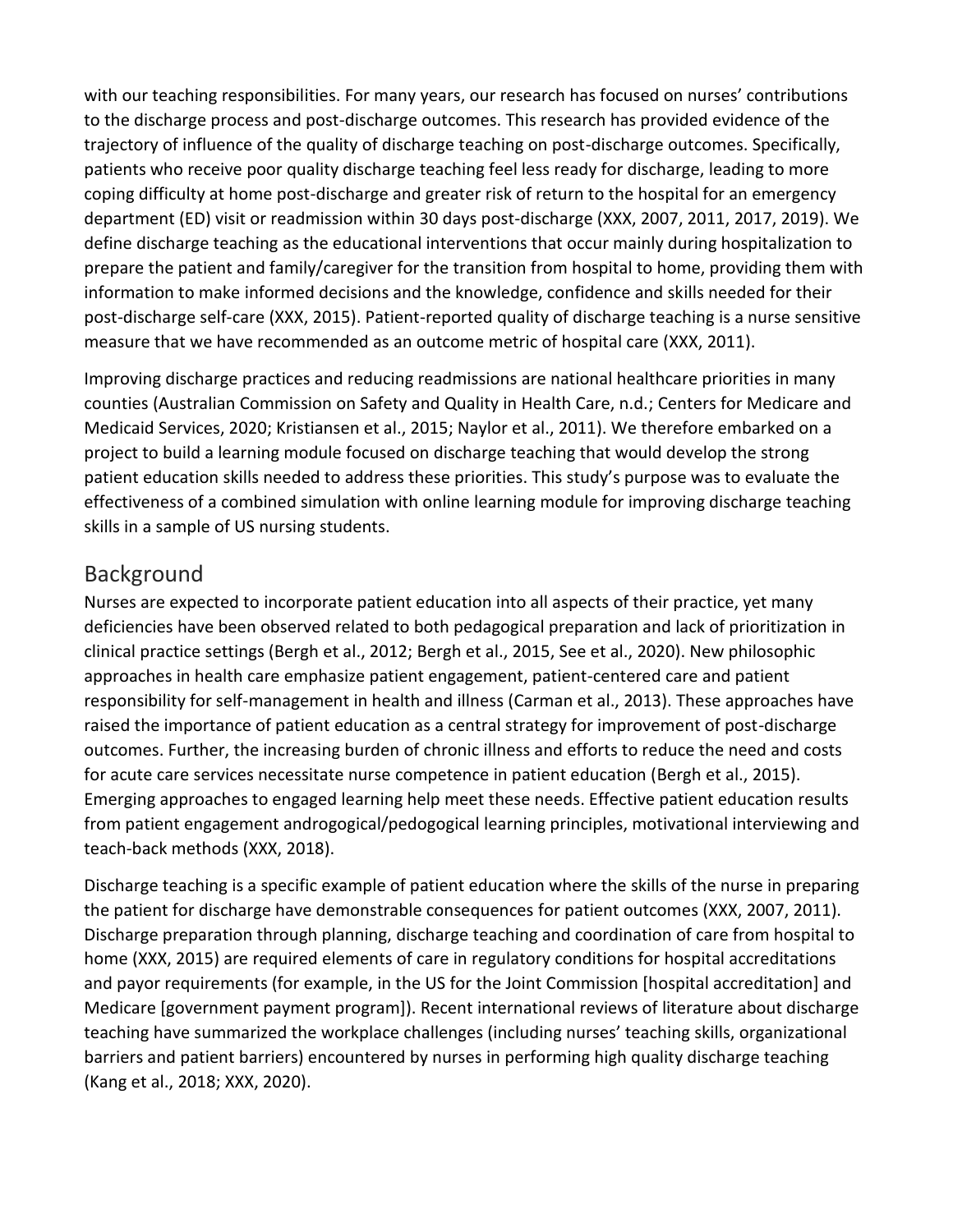Nurses are the healthcare professionals with primary responsibility for discharge preparation, coordinating with other disciplines when indicated by the complexity of discharge needs (Ashbrook et al., 2013; XXX, 2015). To successfully conduct discharge teaching, nurses must bring a skill set to the teaching-learning encounter that includes knowledge of the disease and recovery trajectory, how patients should manage their medical needs at home and prevent complications and what patients should do if problems arise. They also must be skilled teachers. In our previous work, we found that the skills of nurses in 'delivering' patient education is a stronger predictor of patient readiness for discharge than the content of the teaching-learning encounter itself (XXX, 2007, 2008, 2009, 2011).

Nurses are better prepared in the content to include in patient education, though often using practice or personal experience-based rather than evidence-based knowledge, but less prepared in the pedagogical/androgogical methods and skills needed for effective education (Bergh et al., 2015) and support for self-care (Kaariainen & Kyngas, 2010). Knowing what to teach is not the same as knowing how to teach. Often routinized, giving information is the most common educational strategy, often relying on verbal presentation, checklists and printed materials (Friberg et al., 2012; Kang et al., 2018). With no clear guidelines or evaluation methods for pedagogical competence in the practice workplace (Bergh et al., 2015), lack of training and lack of confidence in teaching skills make nurses reluctant to fully engage in patient education (Friberg et al., 2012). Novice nurses, in particular, are deficient in the knowledge, experience and confidence levels essential for effective patient discharge teaching (Chidume & Pass-Ivy, 2019; Richard et al., 2017). These findings point to the need for improved preparation in discharge teaching during the formative years of nursing education.

The recent emphasis on patient engagement in health care promotes incorporating patients' individual context, needs and concerns into all aspects of their care. In support of US national readmission reduction efforts, the IDEAL discharge model has been introduced as a guiding framework for patient engagement in the discharge planning process (AHRQ, n.d). There are five essential components of the IDEAL discharge process: **I**nclude the patient and family in the discharge planning process; **D**iscuss with the patient and family key areas to prevent problems at home; **E**ducate the patient and family in plain language; **A**ssess how well doctors and nurses explain care to the patient and family and use teach back. **L**isten to and honor the patient's and family's goals, preferences, observations and concerns (IDEAL (AHRQ, n.d.). These guidelines advocate for an interactive teaching-learning style to prepare patients for discharge. Addressing the need for improvement in patient teaching skills during nurses' preparatory education is a proactive strategy to prepare future professional nurses for maximal impact in improving hospital discharge care.

## Methods

#### Study Design.

The study used a pre- and post-test, quasi-experimental design to test the effect of a combined simulation and online module for nursing students' learning about the content and teaching delivery skills for discharge teaching. Specifically, the aim of this study was to improve student performance in discharge teaching.

• Hypothesis 1: Students will self-evaluate their performance at a higher level on the Quality of Discharge Teaching Scale - Evaluation (QDTS-E) form after completing an online learning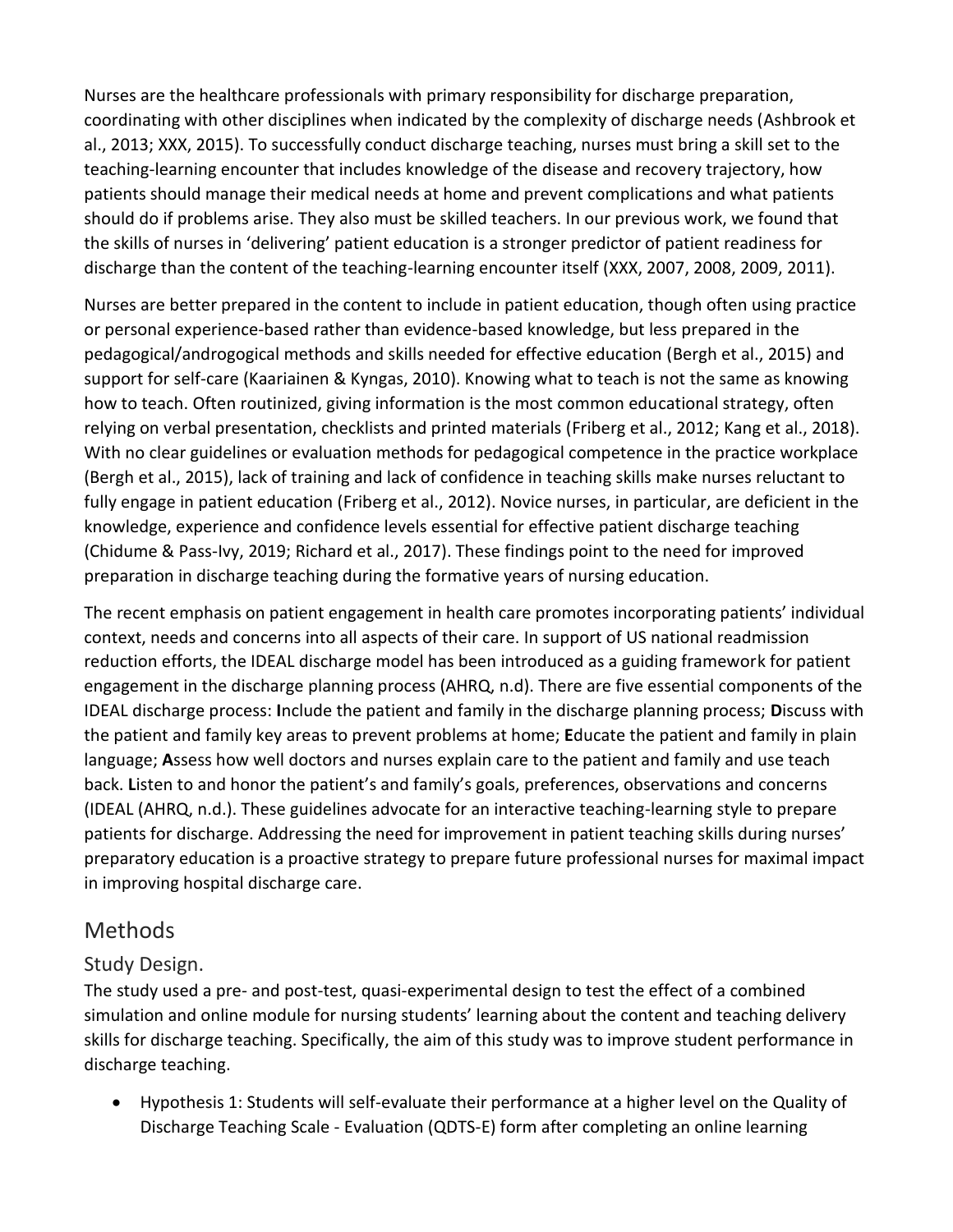module about discharge teaching and participating in Simulation 2 (Sim2) than after Simulation 1 (Sim1), completed before the online module.

- Hypothesis 2: Independent raters will observe and rate student performance at a higher level on the QDTS-E after students participate in Sim2 than in Sim1.
- Research Question: Do students rate their discharge teaching using the QDTS-E similarly to independent raters?

#### Intervention

The intervention was a six-part learning module that integrated simulation and online learning activities (Figure 1) that focused on developing knowledge around core content for discharge teaching common to all patients being discharged home and building patient education skills. The module was included as an assigned learning activity in the clinical laboratory sessions of the medical-surgical nursing course. Specific patient education about disease self-management was not the focus, though, as part of the assignment, students selected a component of discharge teaching for a patient with a health condition of their choice for simulated teaching. Our goal was to provide practice and foster intentional improvement by action-focused content contained in the online module that could be directly applied during simulated patient teaching. Simulation was used both as a learning tool to link knowledge to action through deliberate learning (Choi et al., 2017) and an evaluative method for the research. The core characteristics of simulations (Choi et al., 2017) were specified as: Scope: completion of a discharge teaching segment, a portion of a full discharge teaching interaction; Modality: a specific patient scenario with a live simulated patient; Environment: a simulation center mirroring the future patient encounters that occur in real-life clinical practice.



Figure 1. Discharge Teaching Assignment Steps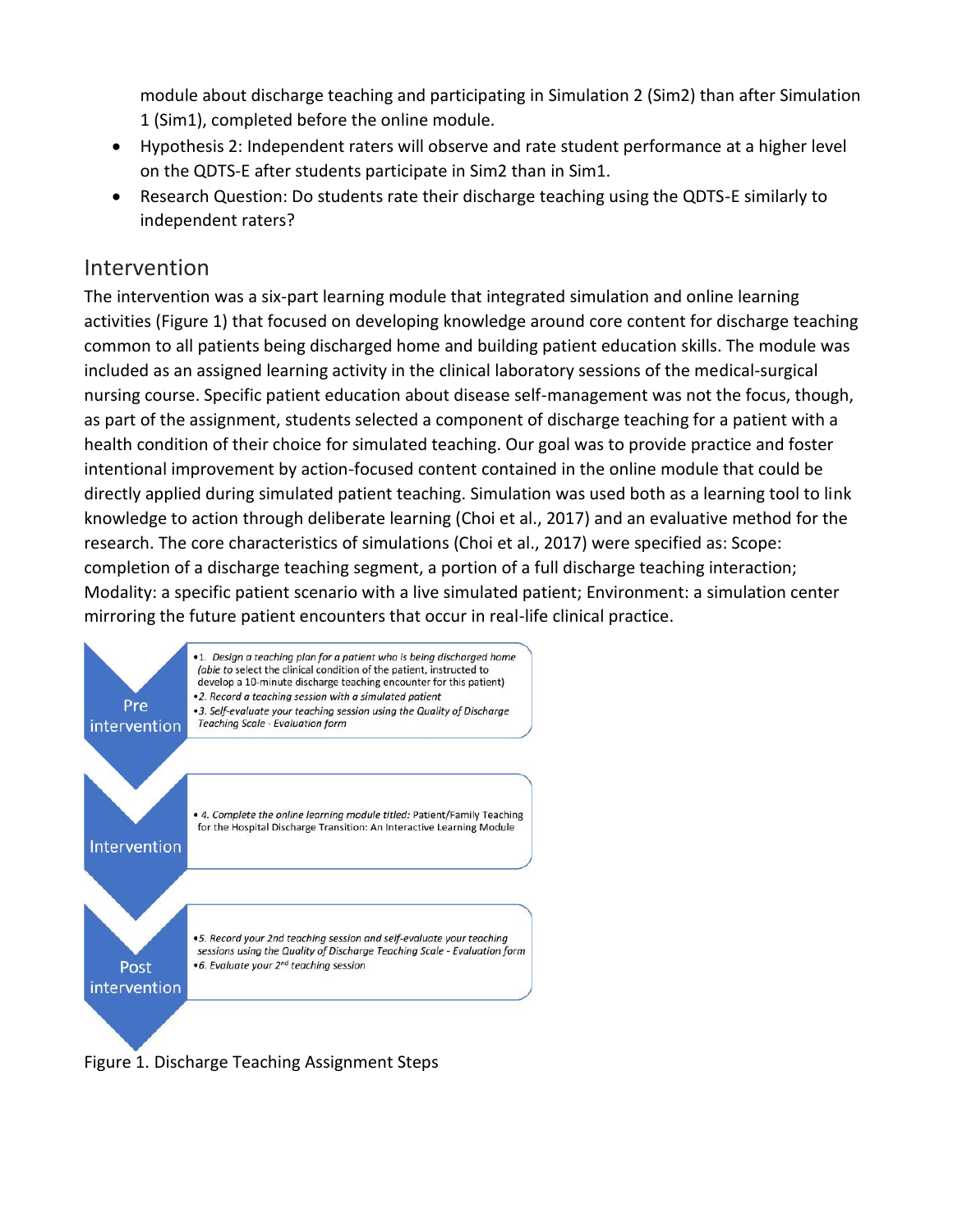To create the simulated reality of the discharge teaching encounter, students prepared a 10-minute teaching plan for a patient being discharged to home with a health condition selected by the student. They incorporated the following patient story into their planning:

A woman age 68 is being discharged from the hospital today. In addition to her current health problem that required hospitalization (each student will determine the health problem for discharge teaching), her comorbidities include: hypertension, Type 2 diabetes, hypercholesterolemia, deafness in one ear. She retired at age 65 from her job as a kindergarten teacher. She lives with her husband who had a stroke a couple of years ago and has some functional deficit but has good mobility around the home and walks outside and to other venues with a walker. He is not cognitively impaired. They have two adult children living in the area.

Students used their teaching plan to conduct a simulation of a discharge teaching session (Sim1). Immediately after the session, students reviewed their simulation video playback and self-evaluated their teaching using the QDTS-E form. In the two-week interval before a second simulation session (Sim2), students were instructed to complete the asynchronous online module titled *Patient/Family Teaching for the Hospital Discharge Transition: An Interactive Learning Module.* They then completed Sim2 using the same teaching plan as in Sim1, though enhanced through learning from self-evaluation of Sim1 and the content of the online module.

The online module contained discharge teaching core content and patient/family teaching delivery skills. The design of the module content was based on the *Theoretical Framework to Guide Patient and Family Teaching (*XXX, 2018), a patient-centered approach to patient teaching that integrates four key theories and methodological approaches: patient engagement, motivational interviewing, adult learning principles and teach-back methodology. The online learning module guided students through learning about the core (non-disease-specific) content to be included in all discharge teaching encounters and specific skills for patient and family teaching. The module followed the content domains and skill domains related to the 'delivery' of discharge teaching as measured in the Quality of Discharge Teaching Scale (QDTS), a measure used for patient-reported quality of discharge teaching by the research team in our program of research. The six content domains were consistent with the IDEAL discharge guidelines (AHRQ, n.d.): information about self-care at home; knowledge about medical care treatments and medications; practice with medical care treatments and medications; knowledge about when to call the provider; expected emotions during the discharge transition; and family learning needs of other family members. The 12 teaching skills were aligned with the four theoretical and methodologic teaching approaches: listening to and answering specific questions and concerns, being sensitive to personal beliefs and values, teaching in a way that the patient can understand, providing consistent information, promoting confidence in the person's ability to care for self, confidence in knowing what to do in an emergency, decreasing the patient's anxiety about going home and providing teaching at times that were good for patients and family members. (XXX, 2018). The 12 skills were described in detail in the module with patient examples, guides for assessments and interactive conversations to facilitate the teaching-learning encounter and knowledge self-checks to validate comprehension.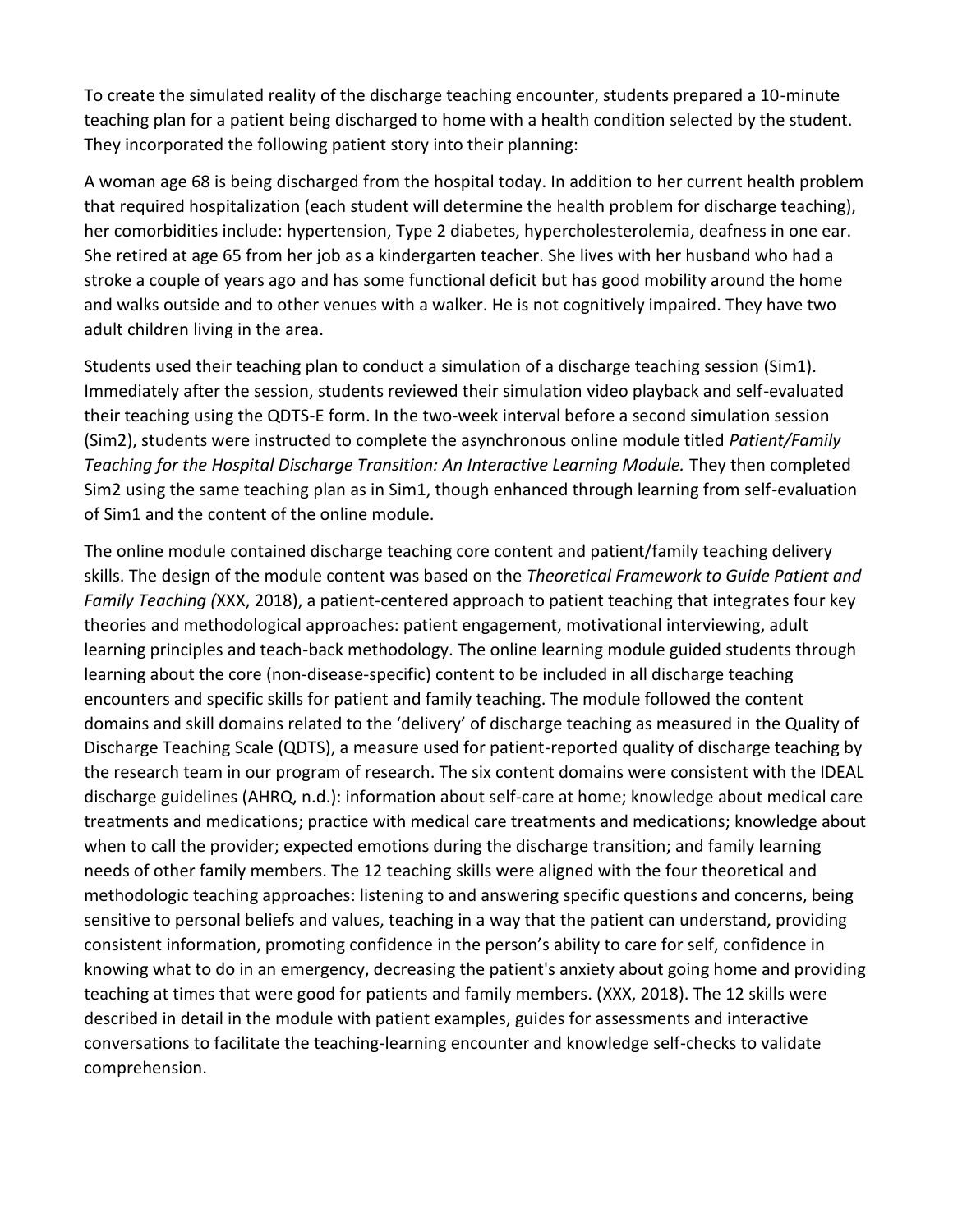#### Sample and Setting.

The study was conducted at a private university in the midwestern United States, where it received expedited approval from the university Institutional Review Board. During two consecutive semesters in 2016 and 2017, all students in an adult medical-surgical nursing course were invited to participate. The course was offered to undergraduate nursing students in the final year of a 4-year Bachelor of Science in Nursing program and students with non-nursing bachelor's degrees who were enrolled in a direct-to-master's degree program. The combined simulation with online learning module was a required part of course work. However, participation in the study was voluntary, clinical instructors were not aware of student results and student performance did not affect course grades. Ninety-eight percent (153 out of 156) of students consented to participate.

#### Measure:

We used the Quality of Discharge Teaching Scale – Evaluation form (QDTS-E) for evaluation of discharge teaching performance in the simulations (XXX, 2018). The QDTS-E assessed the six content domains and 12 skills of quality discharge teaching that were included in the online module. The tool was a modification of the QDTS which we have tested extensively in our research on predictors and outcomes of readiness for hospital discharge (XXX, 2007, 2011, 2017). The scaling format was 0 (none or not at all) to 10 (a great deal or always) for all but two dichotomous items (no=0 and yes=10) related to confirming that the teaching session occurred at a time that was good for the patient and for family members.

Reliability of the QDTS scale has been consistently above  $\alpha$ =.80 in use with patients as respondents about the quality of their discharge teaching (XXX, 2007, 2008, 2011). Using a modified QDTS-E, the Cronbach's alpha was .93 and .86 in two studies involving student self-evaluations (MacLean et al., 2018b, 2019) and .97 and .88 for content and delivery subscales when simulated patients provided evaluations of student teaching (MacLean et al., 2018a).

#### Procedures:

The researchers provided an overview of the research and the combined simulation with online learning module, explaining that completion of the learning module was a course requirement but the use of their self-evaluation data and the review of simulation recordings by independent raters for research purposes were voluntary. Informed consent was obtained for the research.

Students were assigned to a time for the simulations as part of their clinical learning laboratory experiences. Teaching plans were prepared in advance of the first simulation day and reviewed by the clinical instructor. Directly after completing Sim1, students were directed to a debriefing room to view the recording of their simulation and complete the QDTS-E. Sim2 was scheduled two weeks later. Before Sim2, students were required to complete the online learning module which was available to them through their course website. The process for completing Sim2 and the QDTS-E was the same as the first simulation.

Graduate nursing students were hired as research assistants and trained as live simulated patients. They were coached on the patient description given to the students and instructed to be interactive with the student 'teachers' but to not offer information or ask questions unless prompted to do so.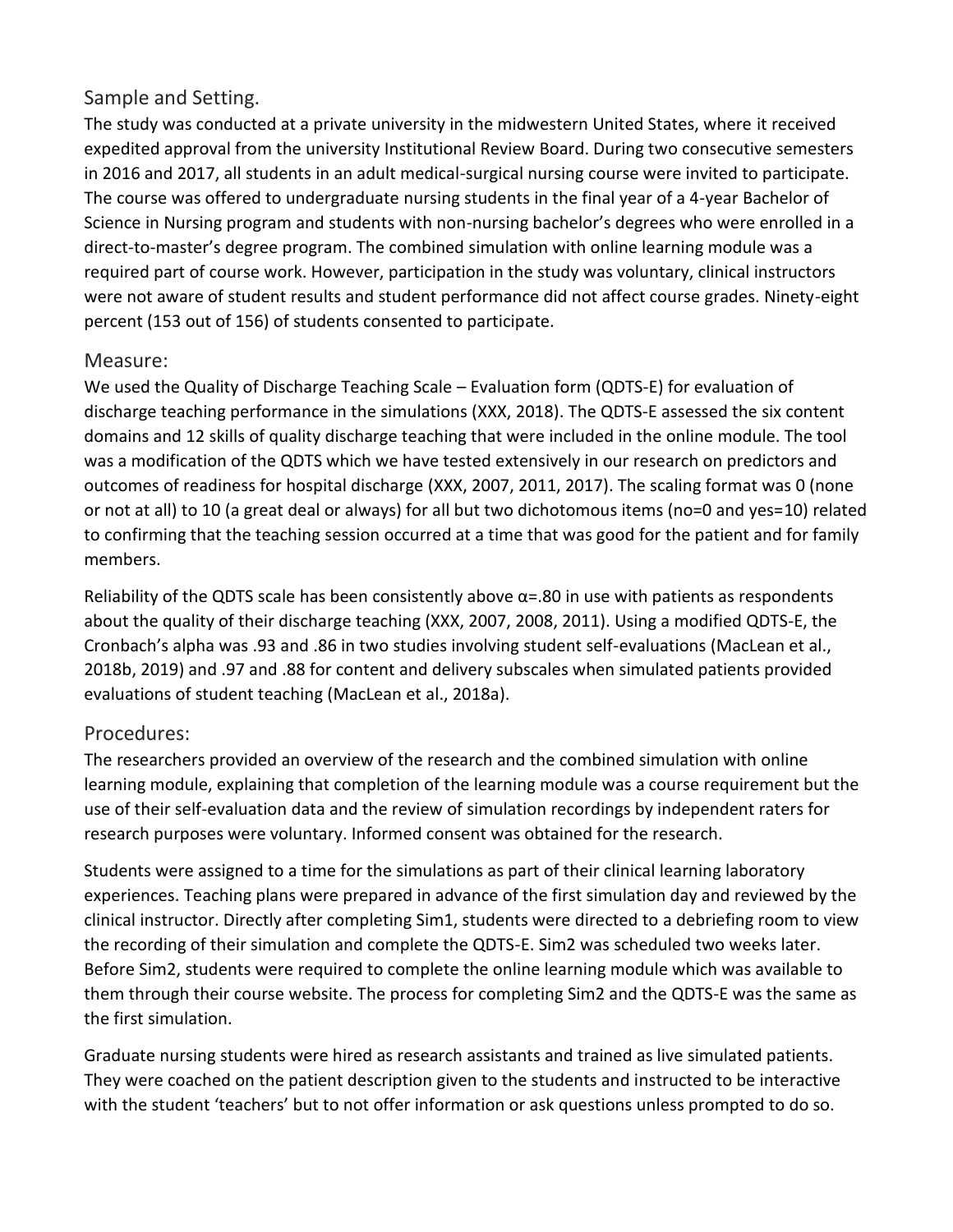They were instructed to be a quiet, agreeable patient, but to offer some potential challenges to selfcare at home if prompted.

Independent raters were assigned to review the simulation videos and record their evaluations using the QDTS-E. The raters were two clinical instructors who were not teaching the course where the simulation was used and three graduate students with experience in acute care nursing. The raters were trained by a member of the research team in review and scoring procedures. At least two sets of video simulations were reviewed and scored with each rater in a practice session. The videos reviewed for practice were not assigned to the rater for review for the study. Each of the student simulation videos were reviewed by two raters. The raters reviewed Sim1 and Sim2 in sequence for each of the assigned students. Students were assigned a code number for the study; raters were blinded to the student's identity.

#### Data Analysis.

Paired t-tests were used to determine any differences in total score, subscales and individual QDTS-E item scores between Sim1 and Sim2 for students (hypothesis 1) and independent raters (hypothesis 2). For the research question, concordance between students and rater scores were evaluated using Pearson R correlations and mean differences were derived between student scores and rater scores. All analyses occurred in SPSS v. 25 (Chicago, IL).

#### Results

One hundred and fifty-three students participated in study. Three hundred and six independent reviews of student simulations were scored (two per student) for Sim1 and 304 for Sim2. Two of the Sim2 rater forms were incomplete and omitted from the analysis. Cronbach's alpha reliability estimated for the QDTE-S with the student and independent rater samples are presented in Table 1.

Table 1. Reliability<sup>a</sup> of Quality of Discharge Teaching Scale – Evaluation Form ( QDTS-E) with Students and Independent Raters

|                                 | <b>Students</b><br>$n = 153$ |                   | <b>Independent Raters</b><br>$n = 306$ |                   |
|---------------------------------|------------------------------|-------------------|----------------------------------------|-------------------|
|                                 | <b>Simulation 1</b>          | <b>Simulation</b> | <b>Simulation 1</b>                    | <b>Simulation</b> |
|                                 |                              |                   |                                        | 2                 |
| <b>Total QDTS-E</b>             | 0.83                         | 0.85              | 0.91                                   | 0.93              |
| <b>Content Subscale</b>         | 0.54                         | 0.74              | 0.74                                   | 0.81              |
| <b>Teaching Delivery Skills</b> | 0.81                         | 0.87              | 0.87                                   | 0.89              |
| <b>Subscale</b>                 |                              |                   |                                        |                   |

aCronbach's alphas for standardized items (used due to the mixed scaling format)

Mean scores for students and raters increased from Sim1 to Sim2 for the full scale and both the content and teaching skills subscales (Table 2), supporting hypotheses 1 and 2. For both students and raters, the mean increase was approximately 2 points (on a 0 to 10 point scale), a 20% increase in the quality of teaching. On examining QDTS-E item scores, the student mean scores on the 18 items ranged from 1.6 to 8.7 for Sim 1 and 2.9 to 9.4 for Sim 2 and reviewer scored ranged from 1.0 to 7.3 for Sim 1 and 4.5 to 8.1 for Sim 2 (Table 2). For students, scores increased significantly for all items except 'check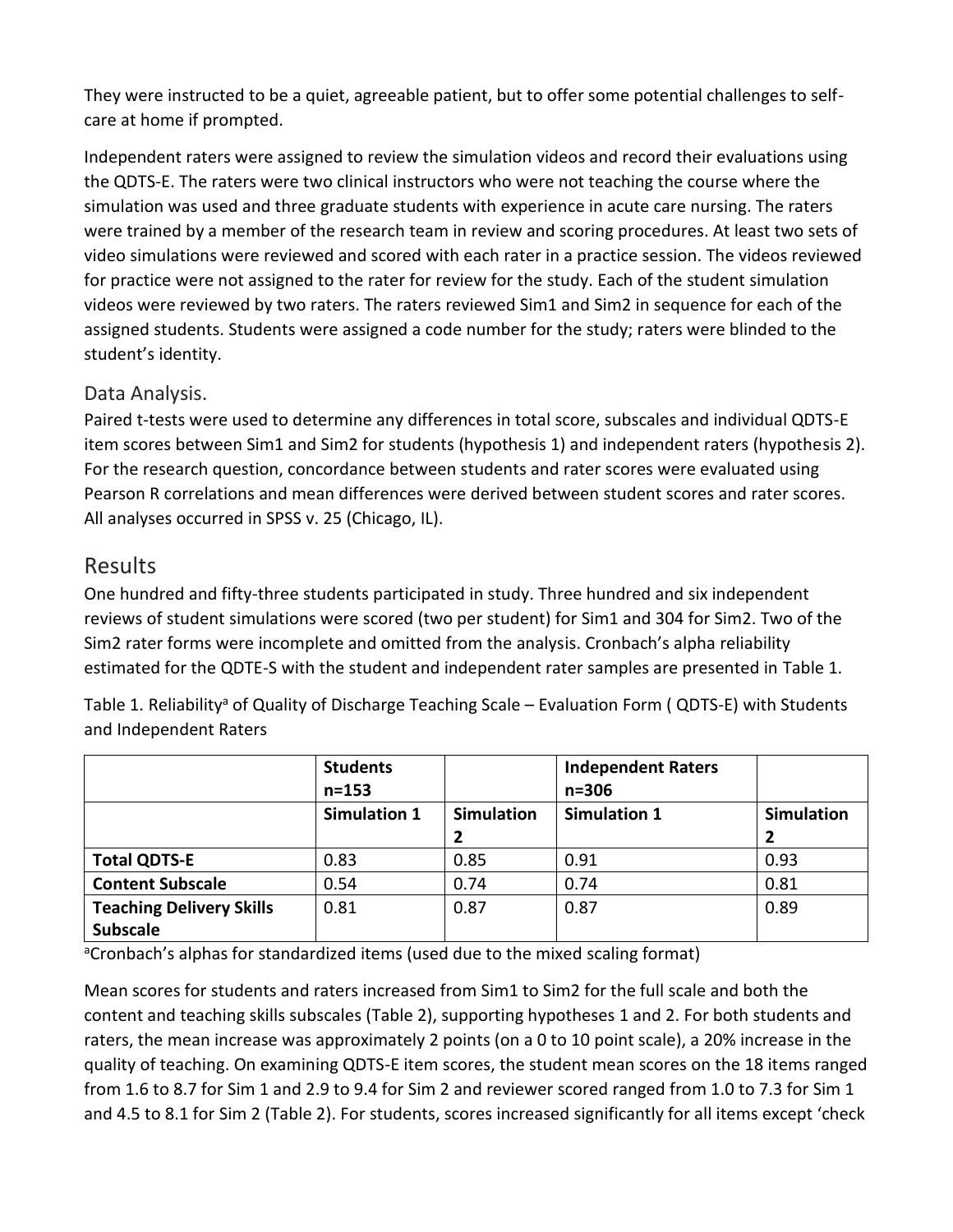to make sure your patient understood the information and instructions'. The greatest increases were items related to content subscale items about 'emotions to expect after discharge' [2.9 points], 'who and when to call if you have problems after going home' [2.7 points] and 'family members or significant others [received information] about patients care at home after discharge' [2.3 points] and teaching delivery skill items to 'instill confidence in your patient that he/she would know what to do in an emergency' [2.7points] and 'decrease your patient's anxiety about going home' [2.5 points]. Confirming that the teaching time was good for the patient increased by 4.8 points (from 4.0 to 8.8, meaning that the 40% of students in Sim1 increased to 88% of students performing this teaching behavior in Sim2); similarly, confirming the teaching time with the family increased by 5.2 points.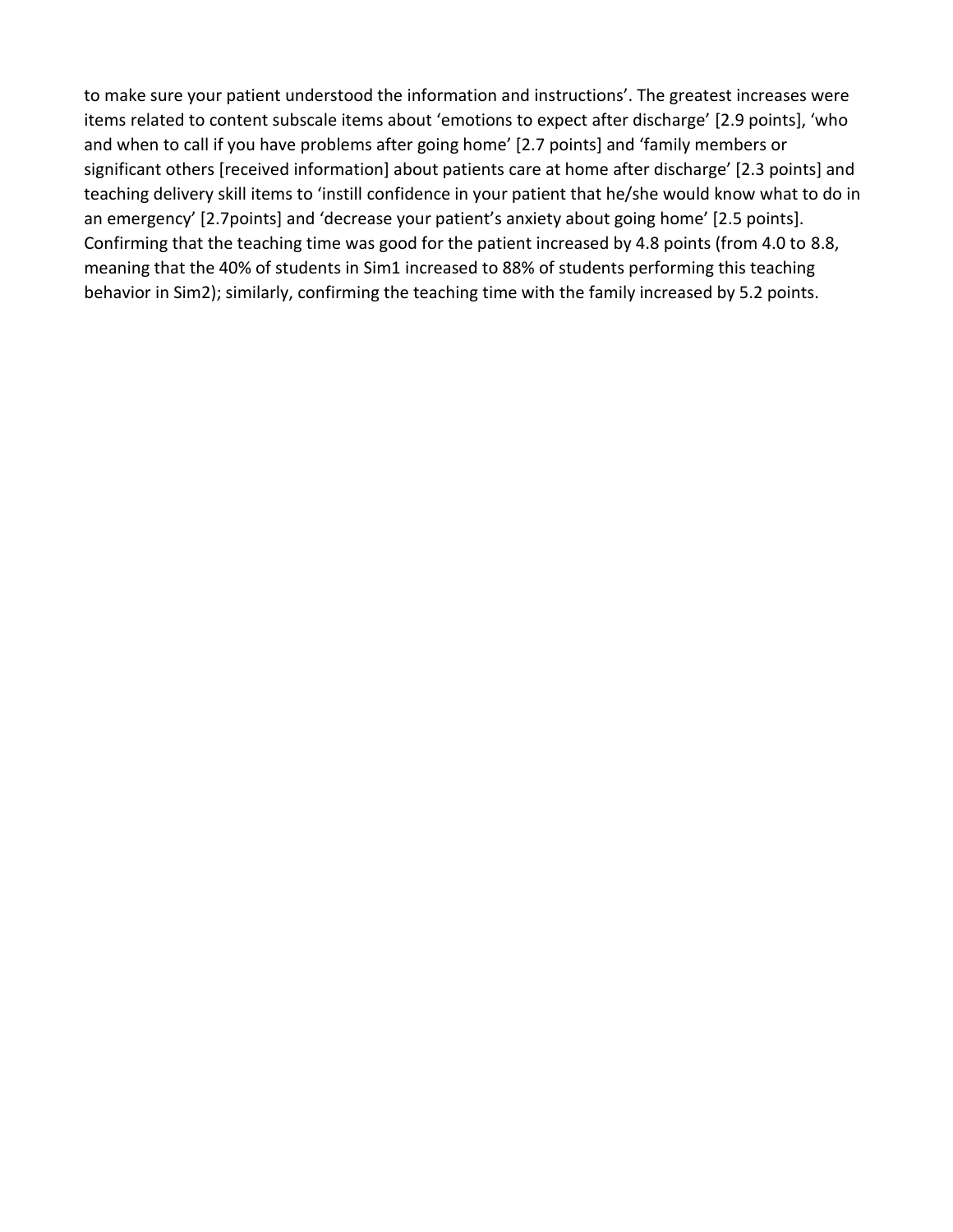Table 2. Changes in QDTE scores before and after completion of the learning module

| <b>Quality of Discharge Teaching Scale-Evaluation (QDTS-</b><br>E)                                                                                | <b>Student</b><br>Self-Score |                                         |                                                         | Independent<br><b>Rater Score</b> |                                  |                                                         |
|---------------------------------------------------------------------------------------------------------------------------------------------------|------------------------------|-----------------------------------------|---------------------------------------------------------|-----------------------------------|----------------------------------|---------------------------------------------------------|
|                                                                                                                                                   | $N = 153$                    |                                         |                                                         | N=153 (Sim 1),<br>N=151 (Sim 2)   |                                  |                                                         |
|                                                                                                                                                   | Sim1<br>Mean (SD)            | Sim <sub>2</sub><br><b>Mean</b><br>(SD) | <b>Difference (Sim</b><br>2 minus Sim1)<br>Mean (SD), p | Sim1<br>Mean (SD)                 | Sim <sub>2</sub><br>Mean<br>(SD) | <b>Difference (Sim</b><br>2 minus Sim1)<br>Mean (SD), p |
| <b>QDTE TOTAL SCALE</b>                                                                                                                           | 5.9(1.5)                     | 7.9<br>(1.2)                            | $2.0(1.4)$ ***                                          | 4.8(1.4)                          | 6.5<br>(1.6)                     | $1.7(1.3)$ ***                                          |
| <b>CONTENT SUBSCALE:</b> In your discharge teaching session,<br>how much information did you provide                                              | 4.9(1.8)                     | 6.9<br>(1.9)                            | $2.0(1.8)$ ***                                          | 4.9(1.6)                          | 6.4<br>(1.7)                     | $1.4(1.2)$ ***                                          |
| 1. Taking care of yourself after discharge                                                                                                        | 7.4(2.2)                     | 8.6<br>(1.8)                            | $1.\overline{3(2.2)****}$                               | 6.9(1.7)                          | 8.0<br>(1.5)                     | $1.1\overline{(1.3)***}$                                |
| 2. Emotions to expect after discharge                                                                                                             | 3.2(3.0)                     | 6.0<br>(3.1)                            | $2.9(3.4)***$                                           | 3.0(2.4)                          | 4.5<br>(2.9)                     | $1.4(2.3)***$                                           |
| 3. Medical care needs or treatments after you go home                                                                                             | 7.3(2.8)                     | 8.3<br>(2.5)                            | $1.0(2.6)***$                                           | 7.3(1.5)                          | 8.1<br>(1.4)                     | $0.9(1.2)***$                                           |
| 4. Who and when to call if you have problems after<br>going home                                                                                  | 5.3(3.9)                     | 8.0<br>(3.0)                            | $2.7(3.8)***$                                           | 4.3(2.9)                          | 6.2<br>(2.5)                     | $1.9(2.7)$ ***                                          |
| 5. Practice with medical treatments or medications                                                                                                | 4.6(3.8)                     | 6.2<br>(3.6)                            | $1.6(3.2)$ ***                                          | 5.2(2.9)                          | 6.5<br>(3.0)                     | 1.2 $(2.2)$ ***                                         |
| 6. Family members or significant others about patients<br>care at home after discharge                                                            | 1.6(3.0)                     | 3.9<br>(4.3)                            | 2.3 $(4.8)***$                                          | 3.0(3.0)                          | 5.0<br>(3.1)                     | $2.1(2.7)$ ***                                          |
| TEACHING DELIVERY SKILLS SUBSCALE: In thinking<br>about the way you 'delivered' discharge teaching to<br>your patient, how much did you/were you: | 6.5(1.6)                     | 8.5<br>(1.1)                            | $2.0(1.6)$ ***                                          | 4.7(1.4)                          | 6.6<br>(1.7)                     | $1.8(1.4)$ ***                                          |
| 7. answer specific concerns and questions                                                                                                         | 7.8(2.0)                     | 9.0<br>(1.1)                            | $1.2(2.0)$ ***                                          | 6.4(1.6)                          | 7.6<br>(1.7)                     | $1.2(1.4)$ ***                                          |
| 8. you listen to your patient's concerns                                                                                                          | 7.8(2.2)                     | 9.2<br>(1.1)                            | $1.4(2.0)$ ***                                          | 5.5(2.0)                          | 7.2<br>(4.5)                     | $1.6(4.4)$ ***                                          |
| 9. sensitive to your patient's personal beliefs and values                                                                                        | 6.9(2.8)                     | 8.0<br>(2.4)                            | $1.1(2.7)$ ***                                          | 3.7(2.4)                          | 5.5<br>(2.7)                     | $1.5(1.8)$ ***                                          |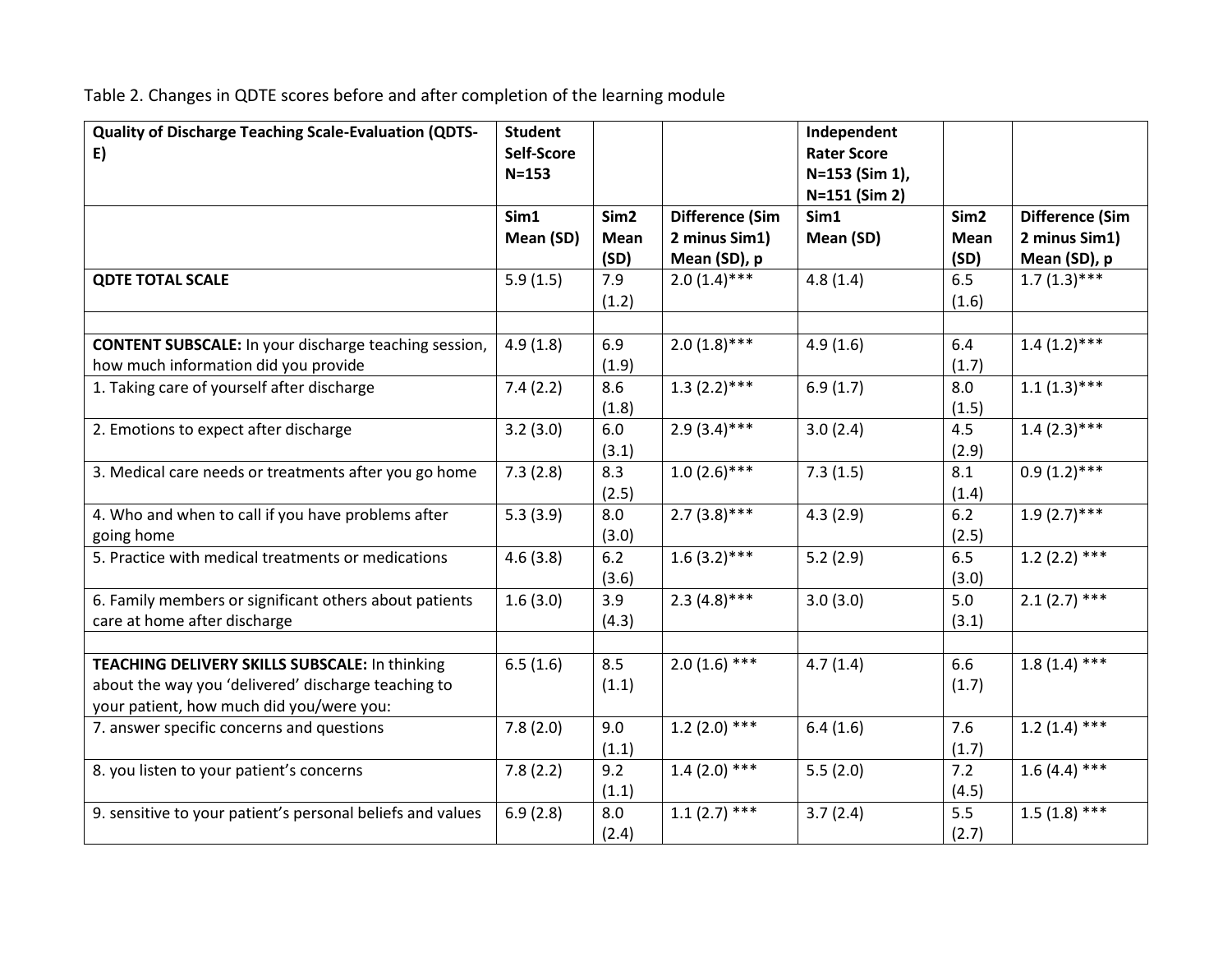| 10. use teaching methods that were best for your             | 6.9(2.5) | 8.4   | $1.5(2.7)$ ***  | 3.3(2.6) | 5.2   | $1.8(2.6)$ *** |
|--------------------------------------------------------------|----------|-------|-----------------|----------|-------|----------------|
| patient's learning style                                     |          | (2.0) |                 |          | (3.3) |                |
| 11. check to make sure your patient understood the           | 8.7(6.0) | 9.2   | 0.5(5.8)        | 6.3(2.0) | 7.5   | $1.2(1.7)$ *** |
| information and instructions                                 |          | (1.2) |                 |          | (2.0) |                |
| 12. instill confidence in your patient's ability to care for | 6.9(2.3) | 8.7   | $1.8(2.4)$ ***  | 5.6(1.9) | 7.1   | $1.5(1.7)$ *** |
| self at home after discharge                                 |          | (1.5) |                 |          | (1.9) |                |
| 13. instill confidence in your patient that he/she would     | 4.4(3.2) | 7.1   | $2.7(3.8)$ ***  | 3.2(2.5) | 4.5   | $1.3(2.3)$ *** |
| know what to do in an emergency                              |          | (3.2) |                 |          | (2.8) |                |
| 14. decrease your patient's anxiety about going home         | 5.6(2.7) | 8.1   | $2.5(2.5)$ ***  | 5.4(1.9) | 6.7   | $1.3(1.7)$ *** |
|                                                              |          | (1.7) |                 |          | (1.9) |                |
| 15. present information on self-care at home in a way        | 8.2(1.7) | 9.2   | $1.0(1.6)$ ***  | 6.8(1.7) | 8.0   | $1.2(1.4)$ *** |
| your patient could understand                                |          | (1.0) |                 |          | (1.5) |                |
| 16. consistent in the information you provided to your       | 8.6(1.5) | 9.4   | $0.8(1.4)$ ***  | 7.2(1.5) | 8.1   | $1.0(1.5)$ *** |
| patient when you repeated information for                    |          | (1.0) |                 |          | (1.7) |                |
| reinforcement or clarification                               |          |       |                 |          |       |                |
| 17. confirm with your patient that the teaching session      | 4.0(4.9) | 8.8   | 4.8 (6.0) ***   | 2.4(4.3) | 6.7   | $4.3(5.6)$ *** |
| was occurring at a time that was good for your patient       |          | (3.3) |                 |          | (4.7) |                |
| 18. confirm with your patient that the teaching session      | 2.0(4.0) | 7.2   | 5.2 $(5.4)$ *** | 1.0(3.0) | 5.0   | $4.0(5.0)$ *** |
| was occurring at a time that was good for family             |          | (4.5) |                 |          | (5.0) |                |
| members or others who should attend                          |          |       |                 |          |       |                |

 $*_{p<.001}$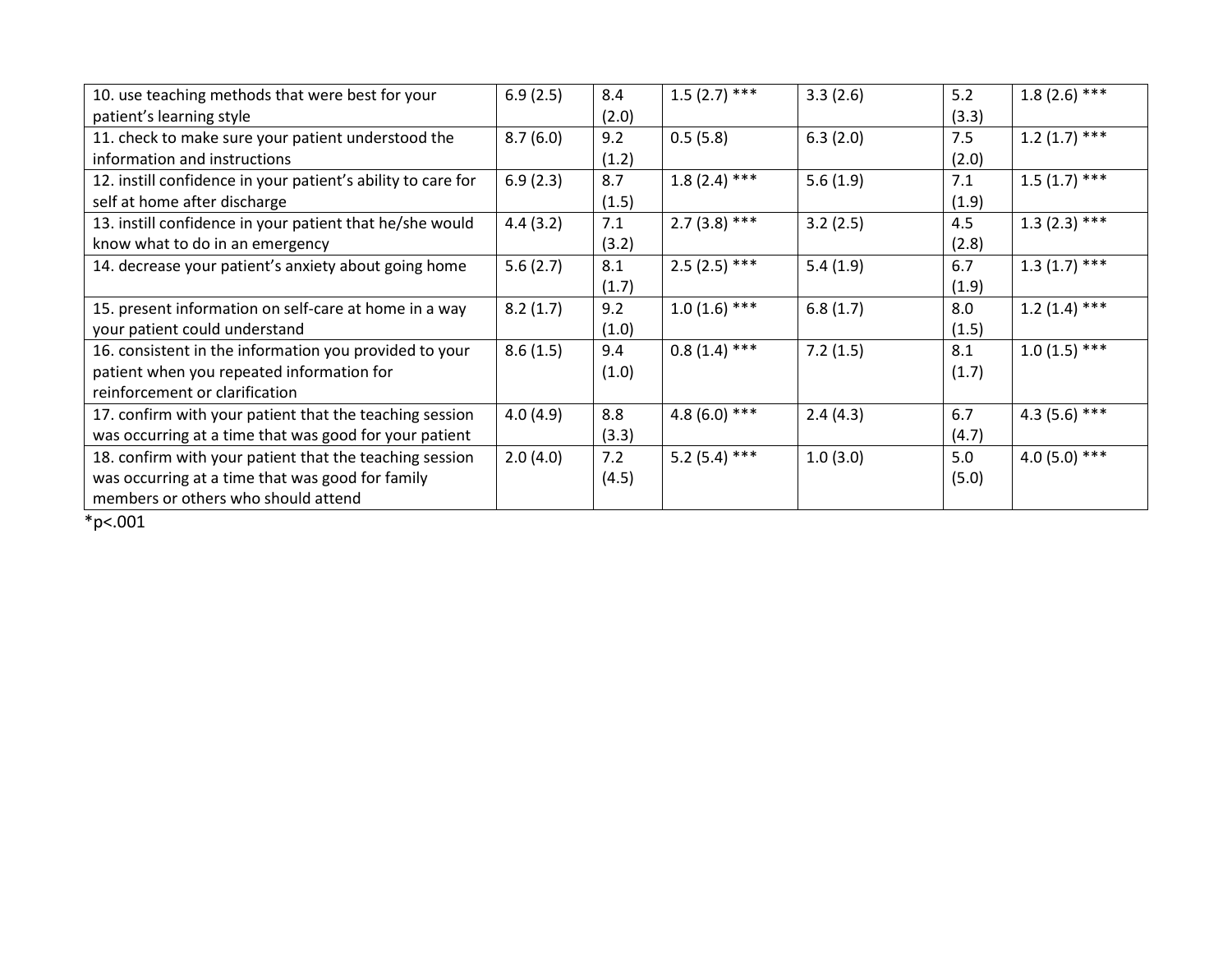All items increased significantly for raters (Table 2). The greatest increases in rater scores were items related to 'use teaching methods that were best for your patient's learning style' [1.8 points] and 'listen to your patients concerns' [1.6 points]. as well as confirming a good teaching time with the patient [4.3 points] and with the family [4.0 points].

Students rated themselves higher than the raters. (Table 3). Mean differences between student and rater item scores were 1.1 to 1.4 for QDTS-E Total scale but most of the difference was accounted for by differences in evaluations of teaching delivery skills. Correlations between students and raters were low (r=0.08 to 0.22). (Table 3), possibly explained by the variation in mean differences between students and individual raters scores (Table 4).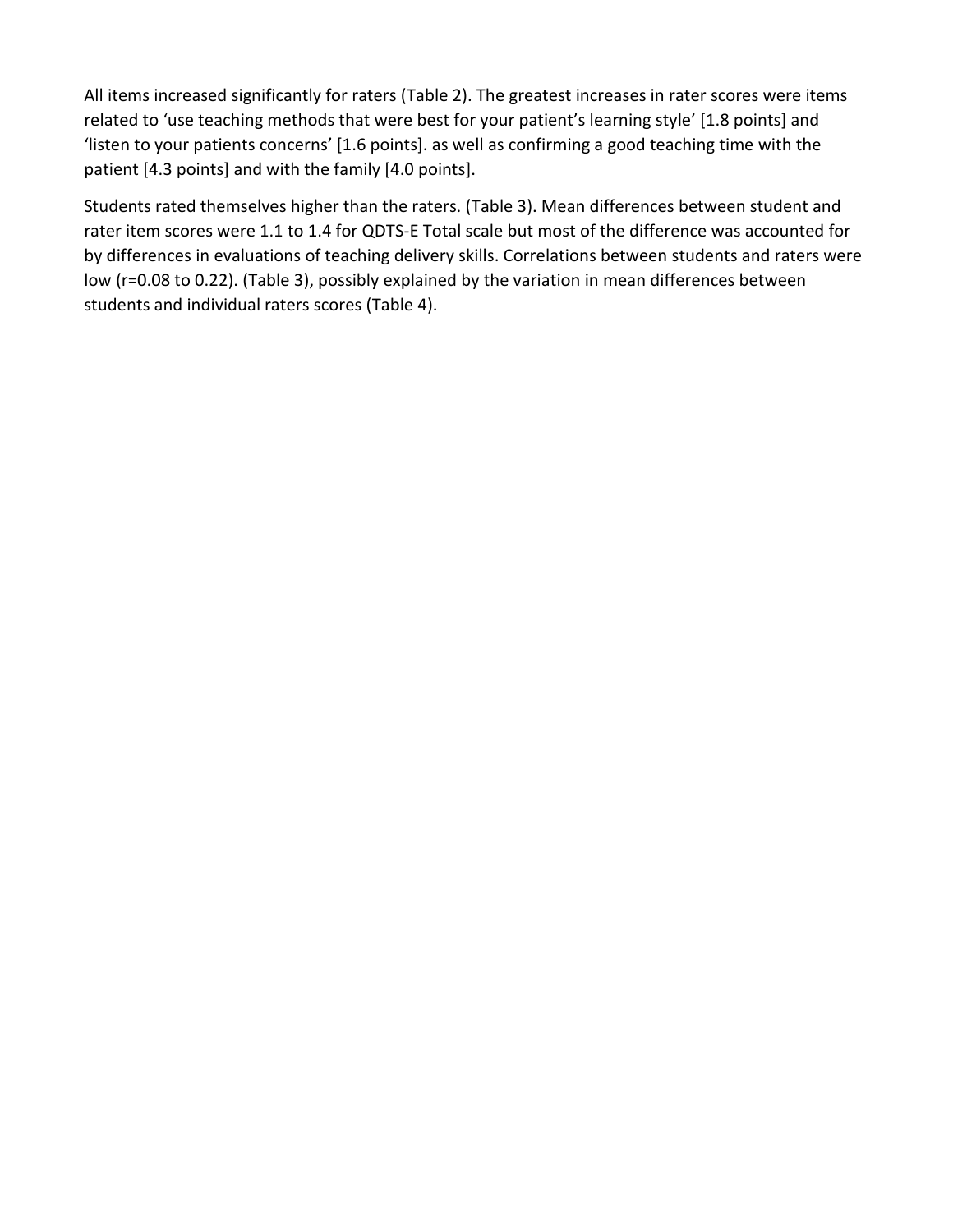|                        | Sim1            |           |                      |                 | Sim <sub>2</sub> |           |                      |                  |
|------------------------|-----------------|-----------|----------------------|-----------------|------------------|-----------|----------------------|------------------|
|                        | <b>Students</b> | Raters    | <b>Difference</b>    | Correlation (p) | <b>Students</b>  | Raters    | <b>Difference</b>    | Correlation (p)  |
|                        | Mean (SD)       | Mean (SD) | <b>Student-Rater</b> |                 | Mean (SD)        | Mean (SD) | <b>Student-Rater</b> |                  |
|                        |                 |           | Mean (SD)            |                 |                  |           | Mean (SD)            |                  |
| <b>QDTS-E</b>          | 5.9(1.5)        | 4.8(1.4)  | 1.1(1.8)             | $0.14$ (p=.01)  | 7.9(1.2)         | 6.5(1.6)  | 1.4(1.9)             | $0.18$ (p=.002)  |
| Total                  |                 |           | $t = 10.42$ ,        |                 |                  |           | $t = 12.96$ ,        |                  |
|                        |                 |           | df-303,              |                 |                  |           | df-301,              |                  |
|                        |                 |           | p<.001               |                 |                  |           | p<.001               |                  |
| <b>QDTS-E Content</b>  | 4.9(1.8)        | 4.9(1.6)  | $-0.1(2.2)$          | $0.12$ (p=.04)  | 6.9(1.9)         | 6.4(1.7)  | 0.45(2.4)            | $0.08(p=.17)$    |
|                        |                 |           | $t = -0.41$ ,        |                 |                  |           | $t = 3.23$ ,         |                  |
|                        |                 |           | df-303,              |                 |                  |           | df-301,              |                  |
|                        |                 |           | $p = .68$            |                 |                  |           | $p=.001$             |                  |
| <b>QDTS-E Teaching</b> | 6.5(1.6)        | 4.7(1.4)  | 1.7(1.9)             | $0.15$ (p=.01)  | 8.5(1.1)         | 6.6(1.7)  | 1.9(1.9)             | $0.22$ (p <.001) |
| <b>Delivery Skills</b> |                 |           | $t = 1.43$ ,         |                 |                  |           | $t = 17.125$ ,       |                  |
|                        |                 |           | df-303,              |                 |                  |           | df-301,              |                  |
|                        |                 |           | p<.001               |                 |                  |           | p<.001               |                  |

Table 3. Comparison of Student and Independent Rater Scores on Quality of Discharge Teaching Scale-Evaluation (QDTS-E)

Table 4. Differences in QDTS-E Among Independent Raters<sup>#</sup>

|                             | Rater 1  | Rater 2     | Rater 3  | Rater       | Rater 5  |
|-----------------------------|----------|-------------|----------|-------------|----------|
|                             | $N=56$   | $N=23$      | $N=25$   | $N = 108$   | $N=94$   |
| <b>QDTS-E Total Sim1</b>    | 1.9(1.7) | $-0.3(1.7)$ | 2.5(2.0) | 0.6(1.8)    | 1.1(1.6) |
| Sim <sub>2</sub>            | 2.5(1.7) | 0.7(1.7)    | 2.9(1.8) | 0.6(1.8)    | 1.4(1.5) |
| <b>QDTS-E content Sim1</b>  | 1.1(1.9) | $-1.4(1.9)$ | 1.6(2.6) | $-0.8(2.2)$ | 0.0(1.8) |
| Sim <sub>2</sub>            | 1.6(2.2) | $-0.3(2.5)$ | 2.5(1.8) | $-0.5(2.4)$ | 0.4(2.1) |
| <b>QDTS-E Teaching Sim1</b> | 2.3(1.9) | 0.2(1.9)    | 3.0(1.9) | 1.4(1.8)    | 1.6(1.8) |
| <b>Delivery Skills Sim2</b> | 3.0(1.9) | 1.2(1.7)    | 3.1(2.0) | 1.1(1.8)    | 1.9(1.6) |

#calculated as student score minus independent rater score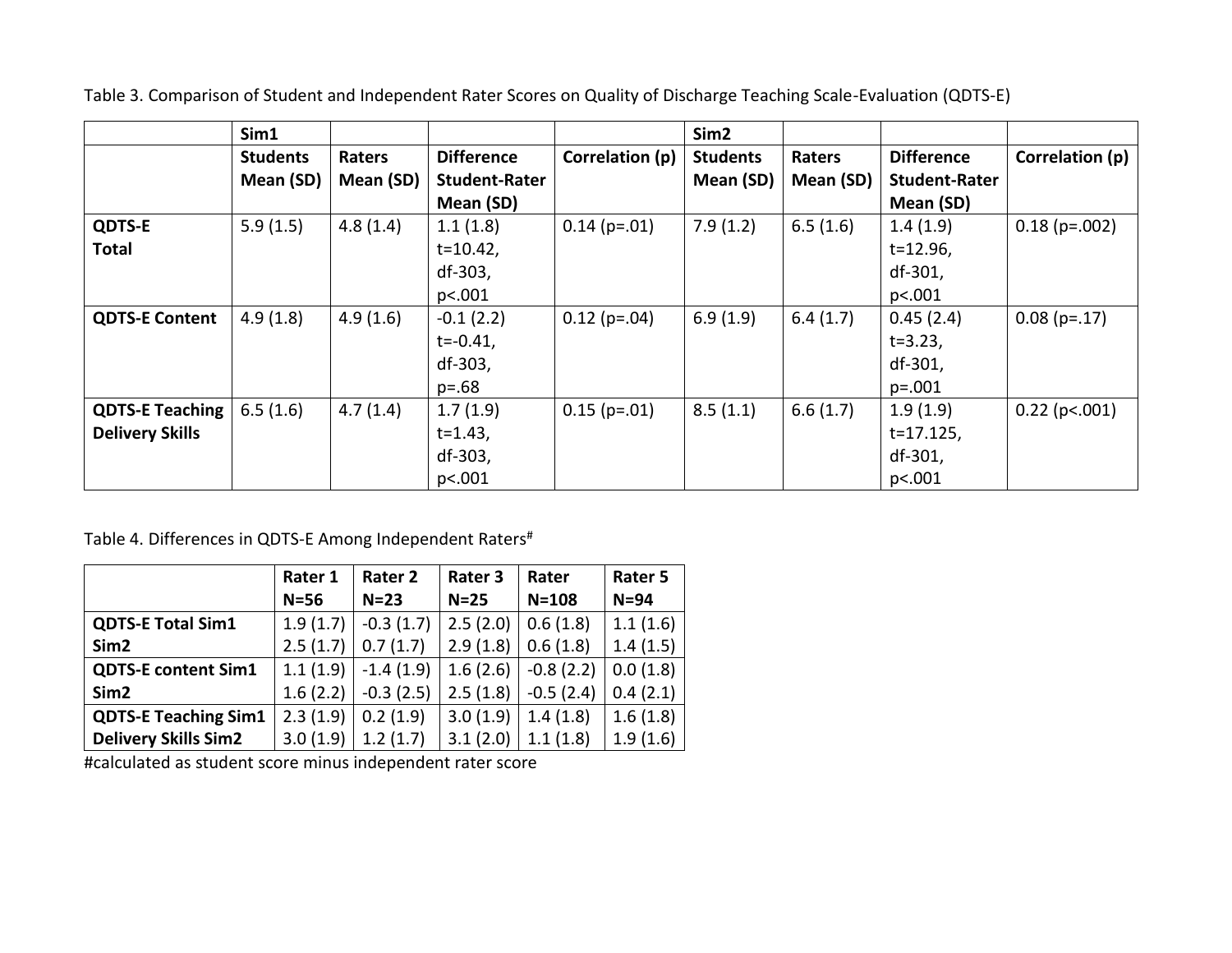## **Discussion**

The simulation combined with online learning approach effectively improved discharge teaching content and teaching skills of the nursing students. This is consistent with MacLean et al. (2018b) who tested an information module on readmission risk along with a teach-back method in a simulated patient discharge teaching session and found better discharge teaching communication in the simulated environment than a no-intervention control group. Similarly, our online learning module contained both readmission risk prevention information and teach-back methodology.

Consistent with our goal of improving discharge teaching practices that would have an impact on patient outcomes specifically related to self-care management at home following discharge, the improvement in all items of the QDTS-E as rated by both students and independent raters was encouraging. In particular, the greatest improvements were noted in discharge teaching content related to 'who and when to call for problems'. This item is a critical piece of standard discharge teaching (Ashbrook et al., 2013) that promotes readmission avoidance through access to professional community contacts who can rapidly respond to concerns before problems or anxiety escalate.

Other content items with notable improvement included 'discussing emotions to expect at home' and 'providing content to family members'. Observation of discharge teaching during clinical practicum experiences may have led to poor skill development in these areas prior to completion of the learning module. Nurses in clinical practice report lack of time for teaching and often focus on patient learning about their disease and treatment, with information giving as the primary teaching approach (Friberg et al., 2012; Kang et al., 2018).

Student's scores were higher than raters on the teaching delivery items of the QDTS-E in both Sim1 and Sim2, but overall improvement was similar; students reported a 20 % (mean=2.0) improvement and raters reported an 18% improvement in discharge teaching delivery skills

Our simulation with online module engaged students in a one-time sequence of practice, selfreflection and modification of their teaching behaviors. It is certainly possible that repeated sequences would produce additional gains.

The areas of greatest improvements for students in teaching skills delivery were related to instilling confidence in the patient and decreasing anxiety. Raters noted greatest improvements in selecting teaching methods that were best for the patient and listening to patient concerns. Both students and raters noted improvements in conducting teaching at times that were good for the patient and family. All of these improvements are in areas that may not be well modeled during observations in clinical practicum experiences. Nurse role models in practice settings often have had limited preparation in pedagogical skills and are pressed for time to conduct discharge teaching within the constraints and priorities of their patient assignments (Friberg et al., 2012; See et al., 2020). Clinical instructors might consider whether nursing staff at clinical practicum sites are the best role models for patient education. Student observations of clinical instructors educating patients could be an alternative that provides real-world demonstration of best teaching practices.

In addition, nurse managers at practicum sites might consider collaborating with clinical instructors to provide education for nursing staff in effective patient education and specifically discharge teaching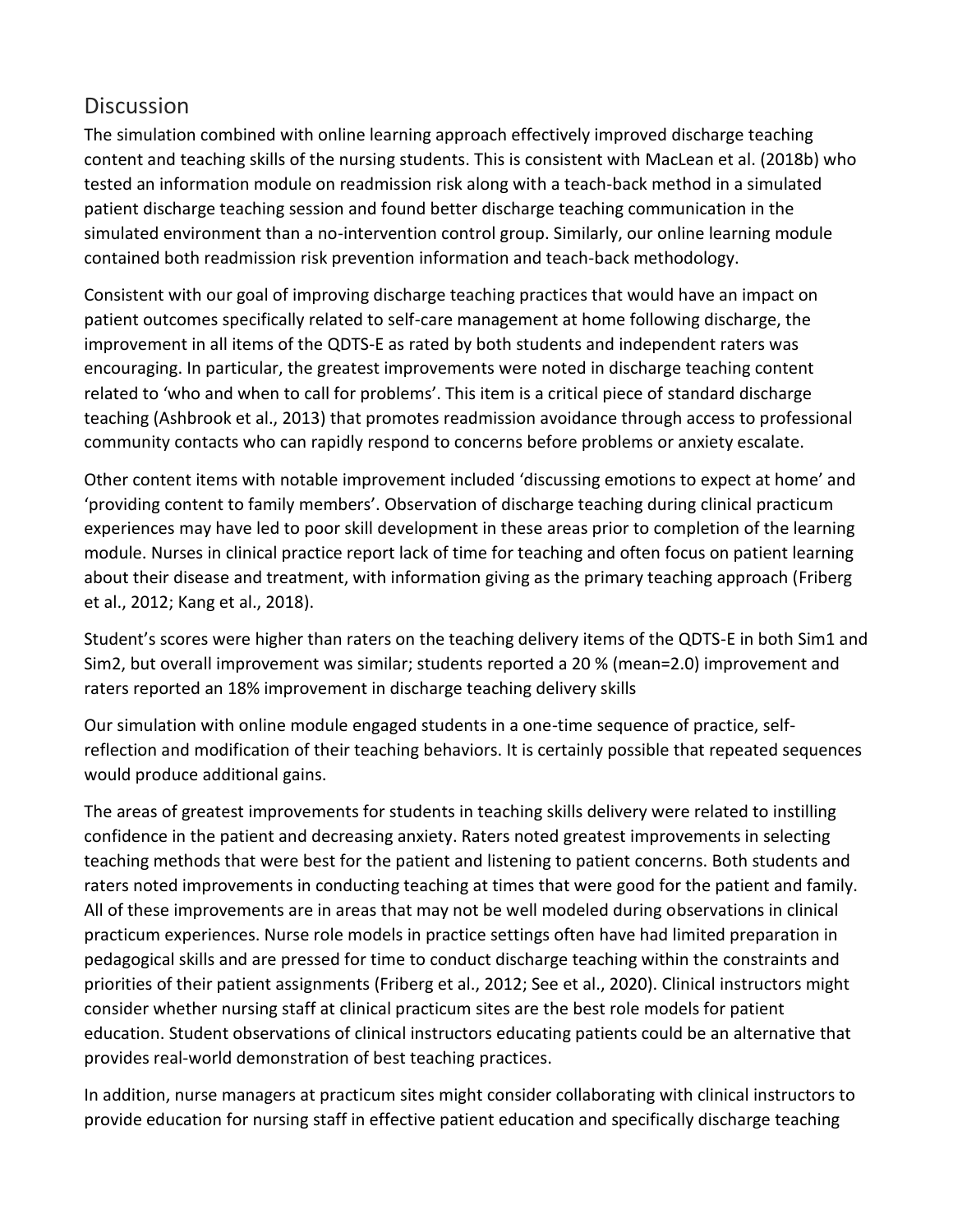content and teaching delivery skills. Developng innovative academic-practice partnerships can increase opportunities for use of simulation experiences for practicing nurses. Nurse managers recognize the importance and value of patient education in achieving patient clinical outcomes and satisfaction (Bergh et al., 2015). Evidence supports the effectiveness of in-site simulation experiences for improving patient outcomes, including morbidity and mortality (Goldshtein et al., 2020). This approach can support the transition to practice of newly graduated nurses (Thomas & Mraz, 2017; Ruslan, & Saidi, 2019; and enhance skills of experienced nurses, preparing them for preceptorship roles (Wilson et al., 2013). An academic-clinical site partnership could produce immediate practice improvements as well as better prepare the next generation of nurses.

This study provides beginning evidence of the utility of the QDTS-E as a rating tool for measuring nurse performance of discharge teaching. The scale has previously been used for patient ratings of the quality of discharge teaching by their nurses (XXX, 2007, 2011, 2019). In this study with students and raters, scale reliability was mostly adequate, particularly in the second simulation. Raters varied in their scoring and correlations with student ratings were low. While raters were trained in scoring the simulations, the use of a 0 to 10 rating scale allowed for more individuality in application of the scoring than may be desirable. Raters conducted two practice ratings individually with the trainers before conducting the ratings for the study. More practice as a group of raters may have narrowed the differences between raters (MacLean et al., 2018a). Rater scores represent the expectations of practicing nurses for performance in clinical settings. The rater scores, especially for teaching delivery skills, are lower than scores obtained from patient report in clinical practice, which typically average 8 on a 10 point scale (XXX, 2007, 2019). The low correlations of rater and student scores point to the need for communication of perceptions of teaching competencies between instructors and students so that students have a benchmark for expectations of patient teaching performance.

#### Strengths and Limitations:

The simulation combined with online learning approach to the intervention allowed us to evaluate the effect of the combined, but not the individual, components of the intervention. The use of simulation as part of the intervention and the evaluation allowed us to leverage the benefits of both online and simulated patient care experiences to help students improve their discharge teaching. The reflection on practice in the self-evaluations was an important aspect of their learning and the opportunity for repetition of the simulation provided a mechanism to practice newly learned skills and at the same time evaluate performance. Using a structured reliable assessment tool aligned with teaching behaviors evaluated by patients in the actual clinical practice settings added to the realism of the module (MacLean et al., 2019).

A further strength of the design was the use of self and independent rater evaluations, though it added a layer of complexity to interpretation of findings. The variability in rater scores could be attributed in part to differences in raters' education and practice (two clinical instructors, three graduate students who were acute care nurses). In addition to improved rater training (MacLean et al., 2018a), reduction in the number of data points on the evaluation scale (0 to 10) could also improve consistency, though it could reduce the sensitivity of the scale to changes in teaching behaviors.

The combined simulation-online learning module used in this study was an ungraded assignment. Results may be different if a student grade is also assigned (Schinske & Tanner, 2014; Stan, 2012).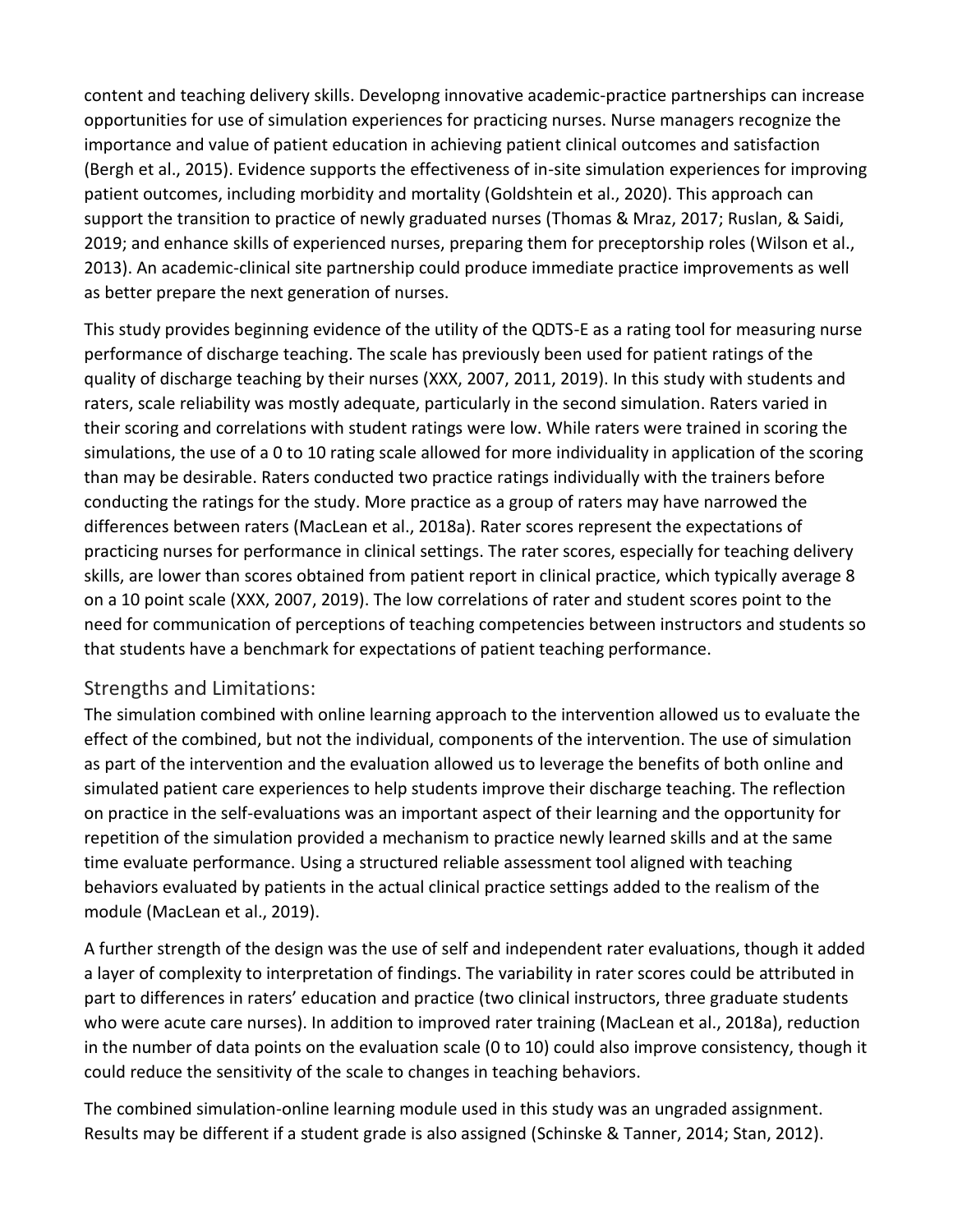Completion of the online module was not tracked and students had the ability to skip over portions of the module. In future studies, process metrics to track student completion and time spent in the online activity will help us to better understand the relative contribution of the simulation and online module components of the learning activity to the improvements in teaching skills. Refinement of the independent rater evaluations will be critical to move toward a graded assignment based on skill level. Criteria for minimal performance would need to be established and communicated.

The sample included students in their final year before graduation and licensure as a Registered Nurse. During the instruction session about the learning module, many students indicated that they had limited or no exposure to discharge teaching in didactic or clinical learning formats prior to the assignment. Many indicated there was substantial content on communication with patients in their prior learning experiences. The learning module has not yet been tested with students at other learning levels. To improve the opportunities for student learning through use of the teaching skills throughout their curriculum, the module could be introduced earlier in their course sequence and repeated to assure opportunities for refinement of discharge teaching specifically and patient education skills in general, before entry to practice. Continuation of this development is essential as students become practicing nurses (Bergh et al., 2015, Ivarsson & Nilsson, 2009).

The study was specifically focused on building teaching skills related to discharge teaching. Students were required to submit a teaching plan which were briefly reviewed by the instructors. During the course of the study, we identified a deficiency in student skills in developing content for conditionspecific patient education. Students needed more education on writing learning objectives that follow SMART guidelines and are learner focused (Bjerke & Ranger, 2017). This deficiency will be addressed in future development of the module.

## Conclusion

The aim of this study was to improve student performance regarding discharge teaching. This was accomplished through the use of a simulation with online learning module. Students wrote and implemented a teaching plan and then evaluated their performance in two practice simulation sessions, one before and one after completing an online learning activity. Students and independent raters both indicated improvement in performance of discharge teaching. The simulation with online learning module on discharge teaching provides an opportunity for students to learn discharge teaching content and skills that support their development in patient education, a core nursing practice skill and contribute to readmission avoidance, a high priority outcome for the individual patient and national healthcare improvements. While this learning activity improved student's ability to teach, continued support for pedagogical growth and experiential knowledge development during the transition to practice will be needed to achieve the desired positive impact on successful patient self-management and decrease readmission rates. To accomplish this continuation of learning, the simulation with online learning approach could be used in clinical practice serttings with newly graduated nurses for building discharge teaching skills specifically and patient education skills more generally and for enhancing these skills in experienced nurses.

Role of the funding source None.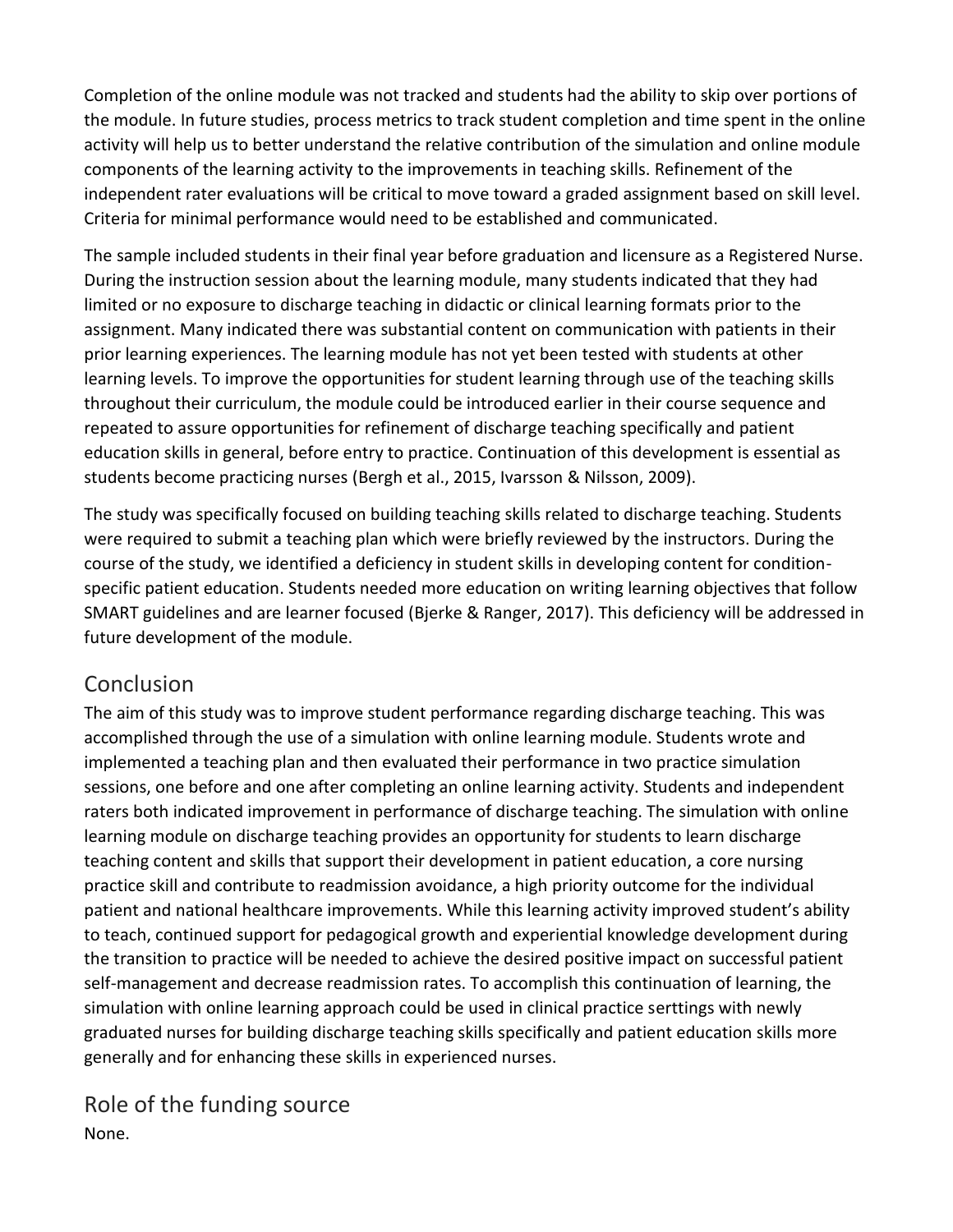#### Uncited reference [Agency for Healthcare Research & Quality \(AHRQ\). \(n. d,](https://www.sciencedirect.com/science/article/pii/S1471595321000603?via%3Dihub#bib1) .

# CRediT authorship contribution statement

**Marianne E. Weiss:** Conceptualization, Data curation, Formal analysis, Investigation, Methodology, Project administration, Resources, Software, Supervision, Writing – original draft, Writing – review & editing. **Linda B. Piacentine:** Conceptualization, Formal analysis, Investigation, Methodology, Project administration, Resources, Software, Writing – review & editing. **Lori Candela:** Conceptualization, Formal analysis, Investigation, Methodology, Resources, Software, Writing – review & editing. **Kathleen L. Bobay:** Conceptualization, Data curation, Formal analysis, Investigation, Methodology, Software, Writing – review & editing.

Declaration of Competing Interest None.

Acknowledgements None.

#### References

- Agency for Healthcare Research & Quality (AHRQ). (n. d), Agency for Healthcare Research & Quality (AHRQ). (n. d). Strategy 4: Care transitions from hospital to home: IDEAL discharge planning. [Internet]. Washington, DC: AHRQ. Accessed on January 19, 2021 at: https://www.ahrq.gov/professionals/systems/hospital/engagingfamilies/strategy4/index.ht ml
- American Association of Colleges of Nursing, 2008. American Association of Colleges of Nursing. (2008). Essentials of Nursing Practice. Accessed on January 19, 2021

at: https://www.aacnnursing.org/Education-Resources/AACN-Essentials

- Ashbrook et al., 2013. L. Ashbrook, M. Mourad, N. Sehgal. **Communicating discharge instructions.**  *Journal of Hospital Medicine*, 8 (1) (2013), pp. 36-41, 10.1002/jhm.1986
- Australian Commission on Quality and Safety in Health Care. (n.d) Australian Commission on Quality and Safety in Health Care. (n.d). Avoidable hospital readmissions. Accessed on January 19, 2021 at: https://www.safetyandquality.gov.au/our-work/indicators/avoidable-hospital-readmissions
- Bergh et al., 2015. A.L. Bergh, F. Friberg, E. Persson, E. Dahlborg-Lyckhage. **Registered nurses' patient education in everyday primary care practice: Managers' discourses.** *Global Qualitative Nursing Research*, 2 (2015), 10.1177/2333393615599168 2333393615599168
- Bergh et al., 2012. A.L. Bergh, J. Karlsson, E. Persson, F. Friberg. **Registered nurses' perceptions of conditions for patient education - focusing on organisational, environmental and professional cooperation aspects.** *Journal of Nursing Management*, 20 (6) (2012), pp. 758- 770, 10.1111/j.1365-2834.2012.01460.x

Bjerke and Renger, 2017. M.B. Bjerke, R. Renger. **Being smart about writing SMART objectives.**  *Evaluation and program planning*, 61 (2017), pp. 125-127, 10.1016/j.evalprogplan.2016.12.009

Braet et al., 2016. A. Braet, C. Weltens, W. Sermeus. **Effectiveness of discharge interventions from hospital to home on hospital readmissions: a systematic review.** JB*I Database of Systematic Reviews and Implementation Reports*, 14 (2) (2016), pp. 106-173, 10.11124/jbisrir-2016-238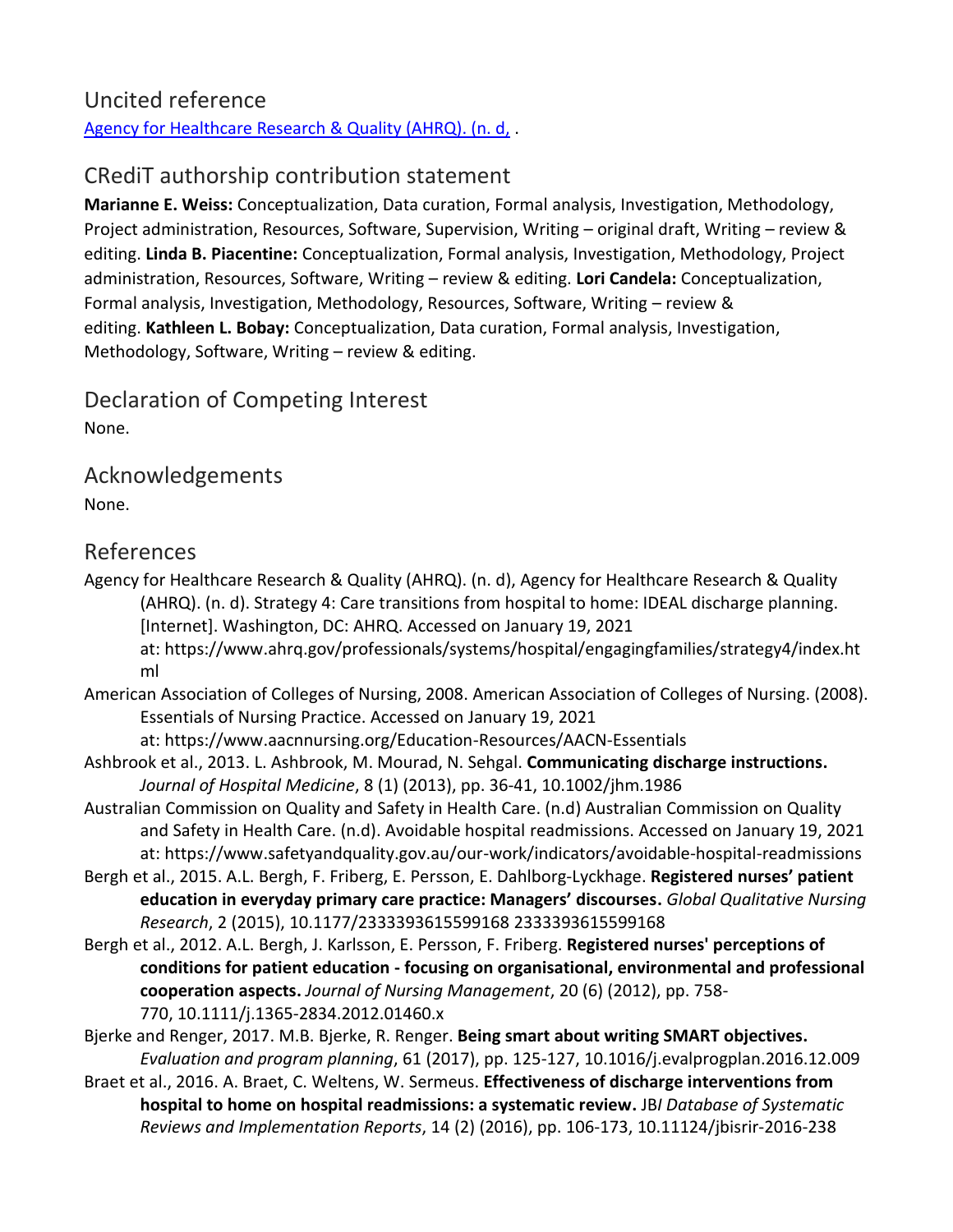XXX, 2018. XXX, 2018 (Blinded for review)

- Carman et al., 2013. K.L. Carman, P. Dardess, M. Maurer, S. Sofaer, K. Adams, C. Bechtel, J. Sweeney. **Patient and family engagement: A framework for understanding the elements and developing interventions and policies.** *Health Affairs*, 32 (2) (2013), pp. 223-
	- 231, 10.1377/hlthaff.2012.1133
- Centers for Medicare and Medicaid Services, 2020. Centers for Medicare and Medicaid Services, (2020). Hospital Readmissions Reduction Program (HRRP) (Rev. 8-24-2020). Accessed on January 19, 2021 at: https://www.cms.gov/Medicare/Medicare-Fee-for-Service-Payment/AcuteInpatientPPS/Readmissions-Reduction-Program.html
- Chidume and Pass-Ivy, 2019. T. Chidume, S. Pass-Ivy. **Student-novice nurse preparation: Addressing barriers in discharge teaching.** *Nursing Education* 
	- *Perspectives* (2019), 10.1097/01.NEP.0000000000000498
- Choi et al., 2017. W. Choi, O. Dyens, T.M.-
	- Y. Chan, M.P. Schijven, S. Lajoie, M.E. Mancini, P. Dev, R. Aggarwal. **Engagement and learning in simulation: Recommendations of the Simnovate Engaged Learning Domain Group.** BM*J Simulation and Technology Enhanced Learning*, 3 (Suppl 1) (2017), pp. S23- S32, 10.1136/bmjstel-2016-000177
- Friberg et al., 2012. F. Friberg, V. Granum, A.L. Bergh. **Nurses' patient-education work: conditional factors-an integrative review.** *Journal of Nursing Management*, 20 (2) (2012), pp. 170- 186, 10.1111/j.1365-2834.2011.01367
- Goldshtein et al., 2020. D. Goldshtein, C. Krensky, S. Doshi, V.S. Perelman. **In situ simulation and its effects on patient outcomes: a systematic review.** *BMJ Simulation and Technology Enhanced Learning*, 6 (1) (2020), pp. 3-9
- Hagler and Morris, 2017. Hagler, D. & Morris, B. (2017). Learning environment and teaching methods. In M.H. Oermann, J.C. De Gagne, & B.C. Phillips (Eds.)*, Teaching in nursing and the role of educator* (2nd edition, pp. 47-74). Springer. ISBN-13: 978-0826140135
- Ivarsson and Nilsson, 2009. B. Ivarsson, G. Nilsson. **The subject of pedagogy from theory to practice – the view of newly registered nurses.** *Nurse Education Today*, 29 (5) (2009), pp. 510- 515, 10.1016/j.nedt.2008.11.009
- Kaariainen and Kyngas, 2010. M. Kaariainen, H. Kyngas. **The quality of education evaluated by the health personnel.** *Scandinavian Journal of Caring Science*, 24 (3) (2010), pp. 548- 556, 10.1111/j.1471-6712.2009.00747.x
- Kang et al., 2018. E. Kang, B.M. Gillespie, G. Tobiano, W. Chaboyer. **Discharge education delivered to general surgical patients in their management of recovery post discharge: A systematic mixed studies review.** *International Journal of Nursing Studies*, 87 (2018), pp. 1- 13, 10.1016/j.ijnstu.2018.07.004
- Kristiansen et al., 2015. S.R. Kristiansen, M. Bech, W. Quentin. **A roadmap for comparing readmission policies with application to Denmark, England, Germany and the United States.** *Health Policy*, 119 (3) (2015), pp. 264-273

Leppin et al., 2014.

A.L. Leppin, M.R. Gionfriddo, M. Kessler, J.P. Brito, F.S. Mair, K. Gallacher, V.M. Montori. **Preventing 30-day hospital readmissions: a systematic review and meta-analysis of randomized trials.** *JAMA Internal Medicine*, 74 (7) (2014), pp. 1095- 1107, 10.1001/jamainternmed.2014.1608